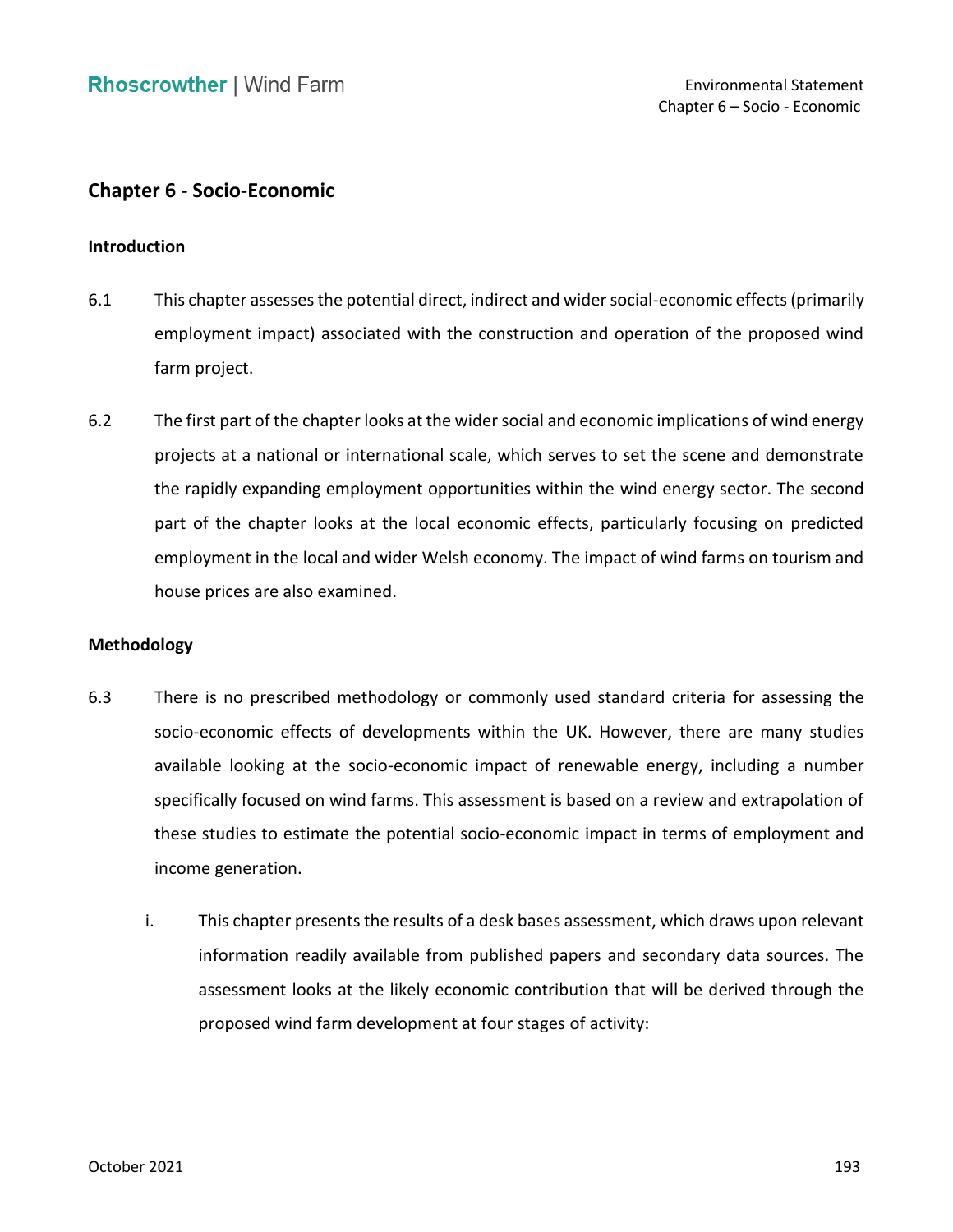- a. The development phase including project design, environmental studies, legal agreements, project funding and planning permissions.
- internal components); installation (activity and supplies required to install completed turbines which include civil and project management; roads and access; foundations and infrastructure) and grid connection. b. The construction phase – including turbine manufacturing (the tower, blades and
- c. The operational phase maintaining and operating the site over the lifetime of the proposed wind farm; and,
- d. The decommissioning phase removing the turbines and restoring the site or repowering, at the end of the operation and maintenance period.

# **Socio-economic Baseline**

- 6.4 The application site lies within the Haven Waterway Enterprise Zone. The Enterprise Zone aims to use the established energy industry in the area (in particular the Valero and Murco oil refineries) as a base to further develop expertise and supply chains in traditional and renewable energy generation.
- 6.5 According to the most recent NOMIS data (official labour market statistics), Pembrokeshire has a resident population of 125,800 (in 2019). The working age population is 56.9% (in 2019) of the total, compared to the Wales average of 61.1%. During the period between April 2019 and March 2020, 79.6% of the population (aged between 16 and 64), were economically active, of which 3.8% were unemployed (Wales 76.3%% economically active and 3.7% unemployed). In year 2019, approximately 9.3% of the population aged 16-64 do not have formal qualifications (Wales 8.5%) and 34.2% have NVQ Level 4 qualifications and above (Wales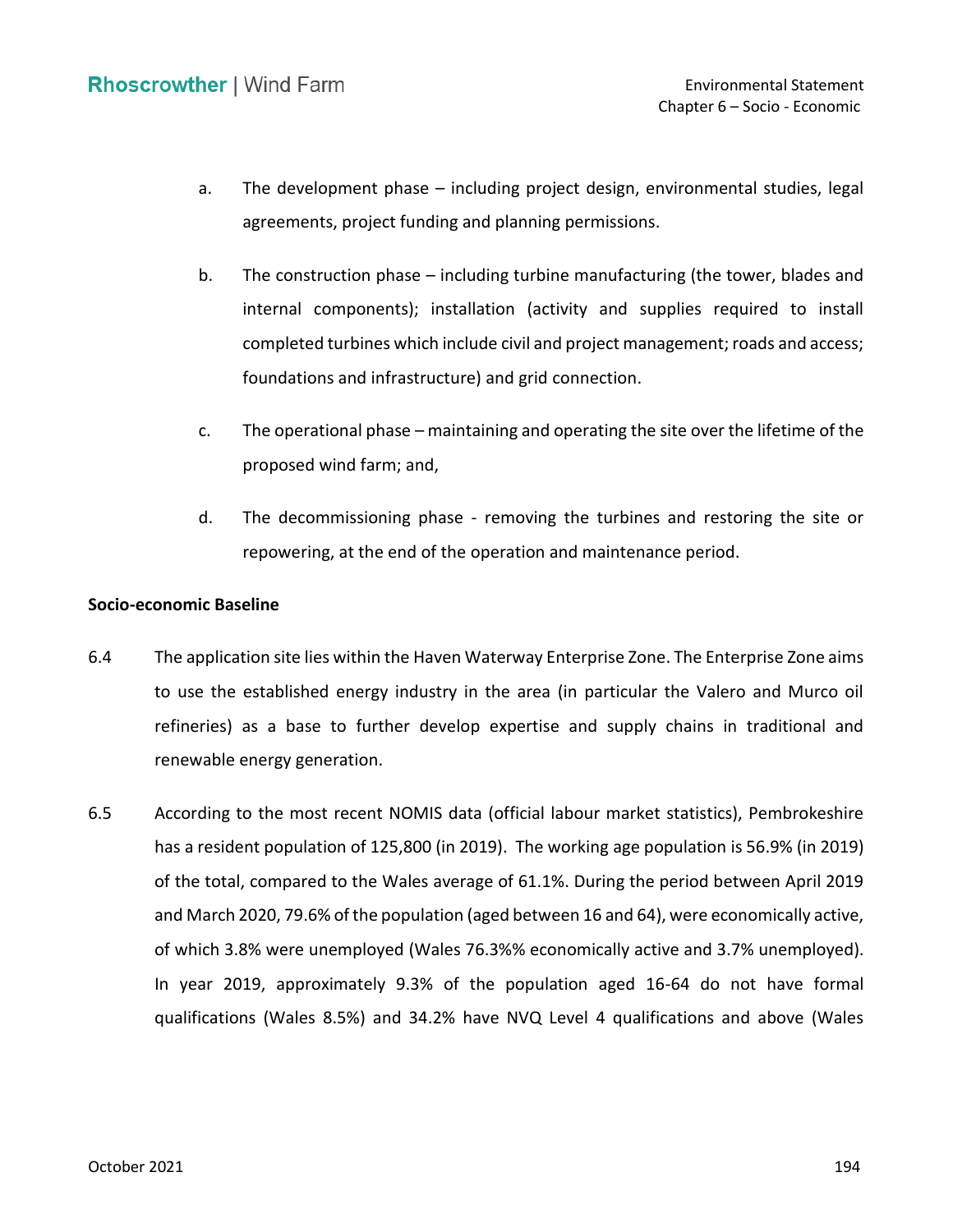36.3%). According to Regional Economic and Labour Market Profiles for Wales (2020)<sup>1</sup>, the employment rate (the percentage of the population that is in employment) in Pembrokeshire is 72.9%, which compares to 73.5% for Wales.

6.6 The current (up to 2021) Pembrokeshire Local Development Plan  $(LDP)^2$  was adopted since 2013, which acknowledges the changes to the Pembrokeshire economy over the last 30 years, due to the closure of power, oil and defence establishments, rationalisation in public services, agriculture and fishing; and on-going changes in tourism. The current economy of Pembrokeshire is dominated by agriculture, tourism, energy and public services. A summary of employee jobs by industry is provided in Table 6.1 below. Tourism related service sector (including 'Accommodation and Food Service Activities' and 'Arts, Entertainment and Recreation') is one of the largest employers but many of these jobs are part-time and seasonal in nature. There are a large proportion of small employers and a relatively high proportion of people are self-employed in Pembrokeshire.

<sup>&</sup>lt;sup>1</sup> Statistics for Wales, 2020. Statistics Bulletin (January 2020).

<sup>&</sup>lt;sup>2</sup> The LDP excludes the Pembrokeshire Coast National Park. Page 6-2 January 2014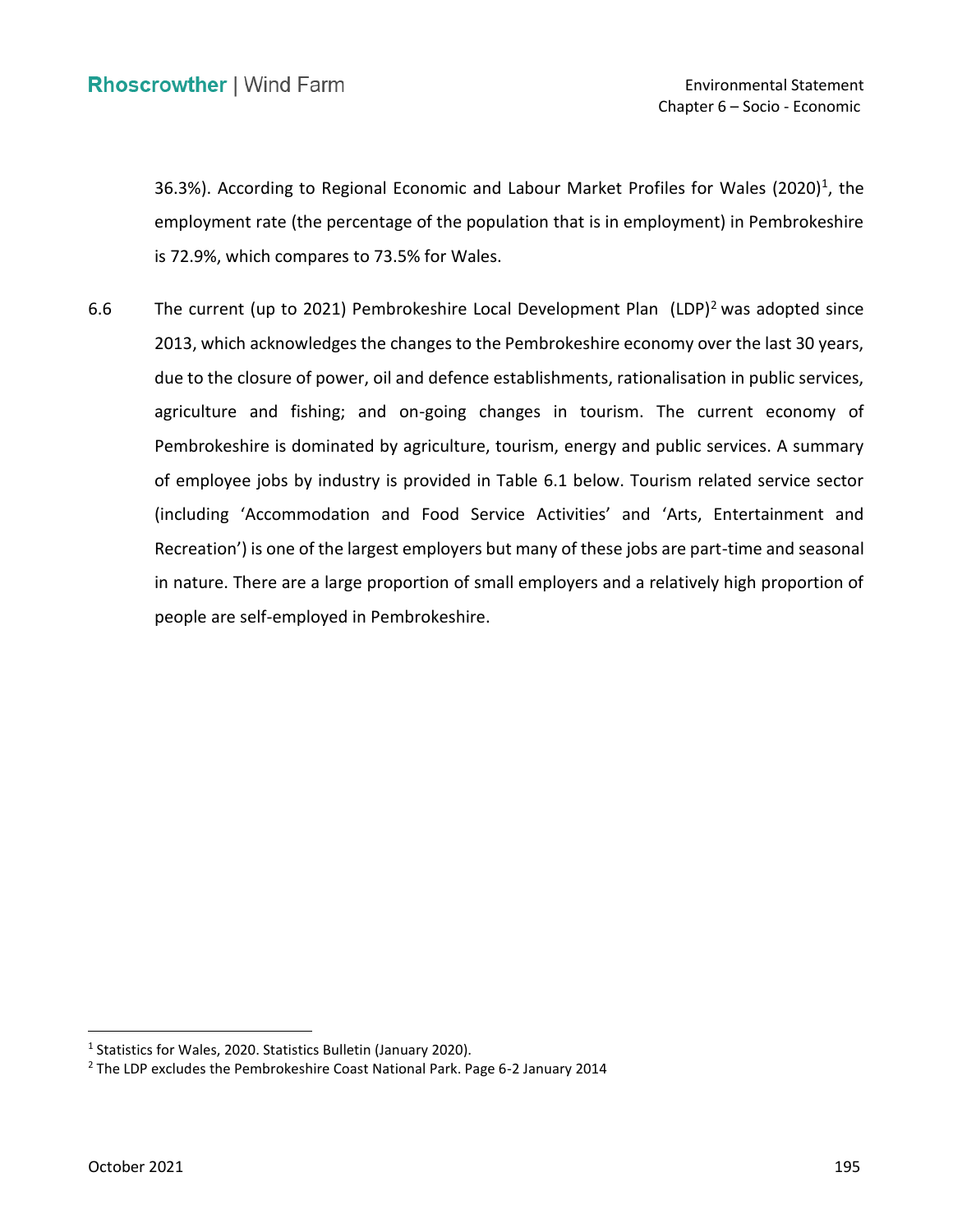| Industry                                                                                                       | Pembrokeshire<br>$(\%)$ | Wales (%) |
|----------------------------------------------------------------------------------------------------------------|-------------------------|-----------|
| <b>B: Mining and Quarrying</b>                                                                                 | 0.3                     | 0.1       |
| <b>C: Manufacturing</b>                                                                                        | 7.0                     | 11.4      |
| D: Electricity, Gas, Steam And Air Conditioning<br><b>Supply</b>                                               | 0.6                     | 0.6       |
| E: Water Supply; Sewerage, Waste Management<br><b>And Remediation Activities</b>                               | 0.7                     | 1.0       |
| <b>F</b> : Construction                                                                                        | 5.8                     | 5.1       |
| G: Wholesale And Retail Trade; Repair Of Motor<br><b>Vehicles And Motorcycles</b>                              | 16.3                    | 14.0      |
| <b>H: Transportation And Storage</b>                                                                           | 4.1                     | 3.3       |
| <b>I: Accommodation And Food Service Activities</b>                                                            | 16.3                    | 8.0       |
| <b>J: Information And Communication</b>                                                                        | 0.9                     | 2.1       |
| <b>K: Financial And Insurance Activities</b>                                                                   | 0.9                     | 2.6       |
| <b>L: Real Estate Activities</b>                                                                               | 1.4                     | 1.6       |
| M : Professional, Scientific And Technical<br><b>Activities</b>                                                | 4.7                     | 5.6       |
| N : Administrative And Support Service Activities                                                              | 4.1                     | 6.9       |
| <b>Public</b><br>Administration<br>And<br>Defence;<br>O<br>$\ddot{\cdot}$<br><b>Compulsory Social Security</b> | 5.2                     | 7.1       |
| <b>P</b> : Education                                                                                           | 8.1                     | 9.1       |
| Q: Human Health And Social Work Activities                                                                     | 18.6                    | 16.9      |
| R : Arts, Entertainment And Recreation                                                                         | 4.1                     | 2.4       |
| <b>S: Other Service Activities</b>                                                                             | 1.6                     | 1.8       |

 *Table 6.1: Summary of Employee Jobs by Industry in Pembrokeshire and Wales\** 

\*Employee jobs excludes self-employed, government-supported trainees and HM Forces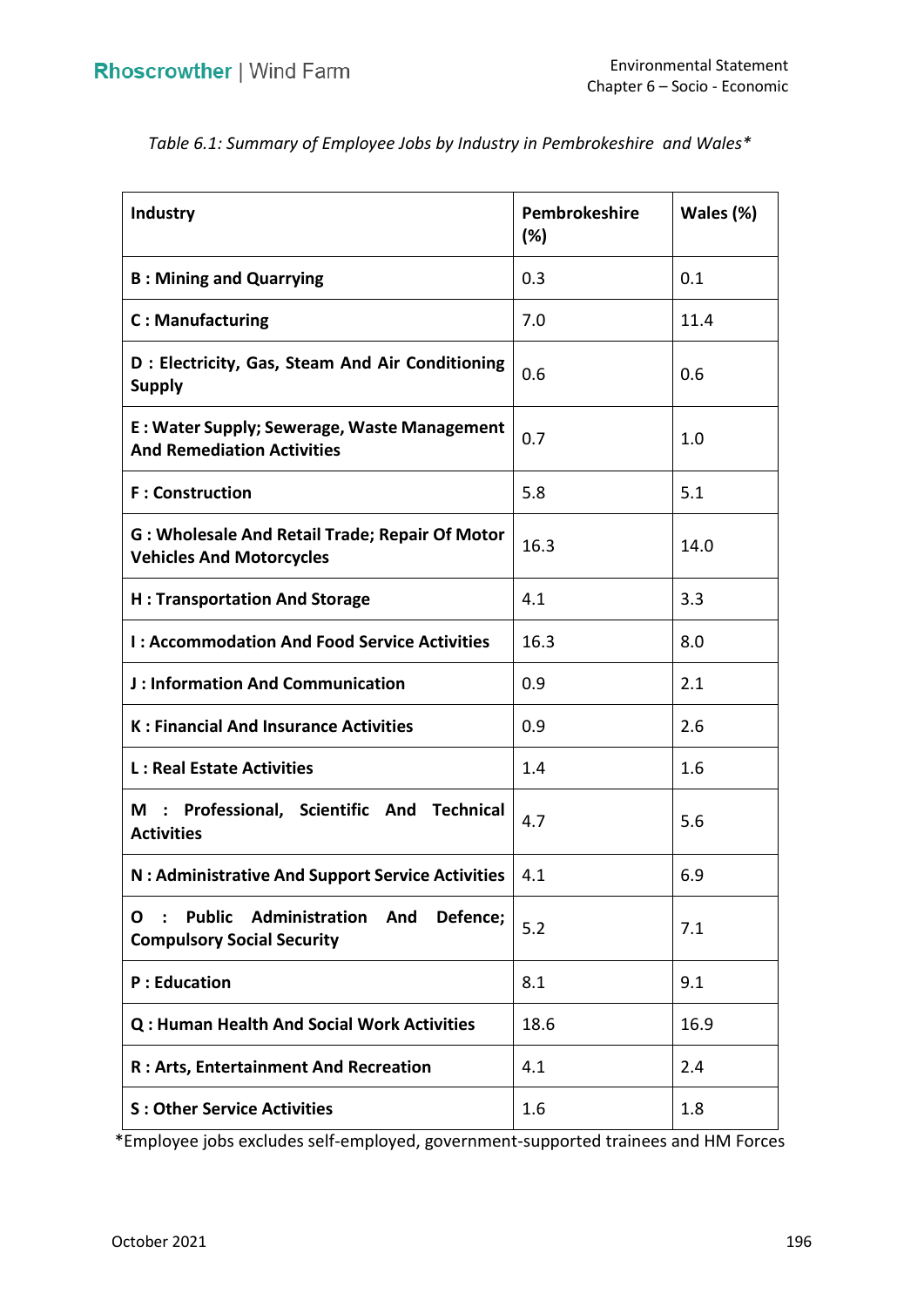Source: ONS Business Register and Employment Survey (ONS, 2018)

- 6.7 Some of the key issues cited by the LDP include lack of employment opportunities in rural areas, loss of skilled young people from the County, wage levels/seasonality of jobs and inadequate and/or inappropriate skills base in the local workforce.
- 6.8 The LDP Background Paper on the Economy statesthat "a prime economic development objective has been to increasingly diversify the local economy, encourage higher value business sectors such as renewable energy and the wider knowledge economy and to add value to existing sectors such as tourism, engineering and agriculture" and that "a significant challenge will be to capture investment in the new higher value growth sectors such as renewable energy and environmental goods and services whilst at the same time supporting indigenous business growth and encouraging innovation and R&D".

# **The Wider Economic Perspective - Wind Energy**

 6.9 Wales is committed to a binding target that 70% of its energy consumption should be from renewable sources by 2030. Future Wales – The National Plan 2040, which addresses key national priorities through the planning system, states:

 *'Wales is abundant in opportunities to generate renewable energy and the Welsh Government is committed to maximising this potential. Generating renewable energy is a key part of our commitment to decarbonisation and tackling the climate emergency. We have set the following ambitious targets for the generation of renewable energy:* 

 *For 70% of electricity consumption to be generated from renewable energy by 2030.* 

For one gigawatt of renewable energy capacity to be locally owned by 2030.

 *For new renewable energy projects to have at least an element of local ownership from 2020.'*

 6.10 Most of the growth in renewable energy in the UK is from electricity generation and most of the extra renewable generation is expected from wind turbines. Table 6.2 shows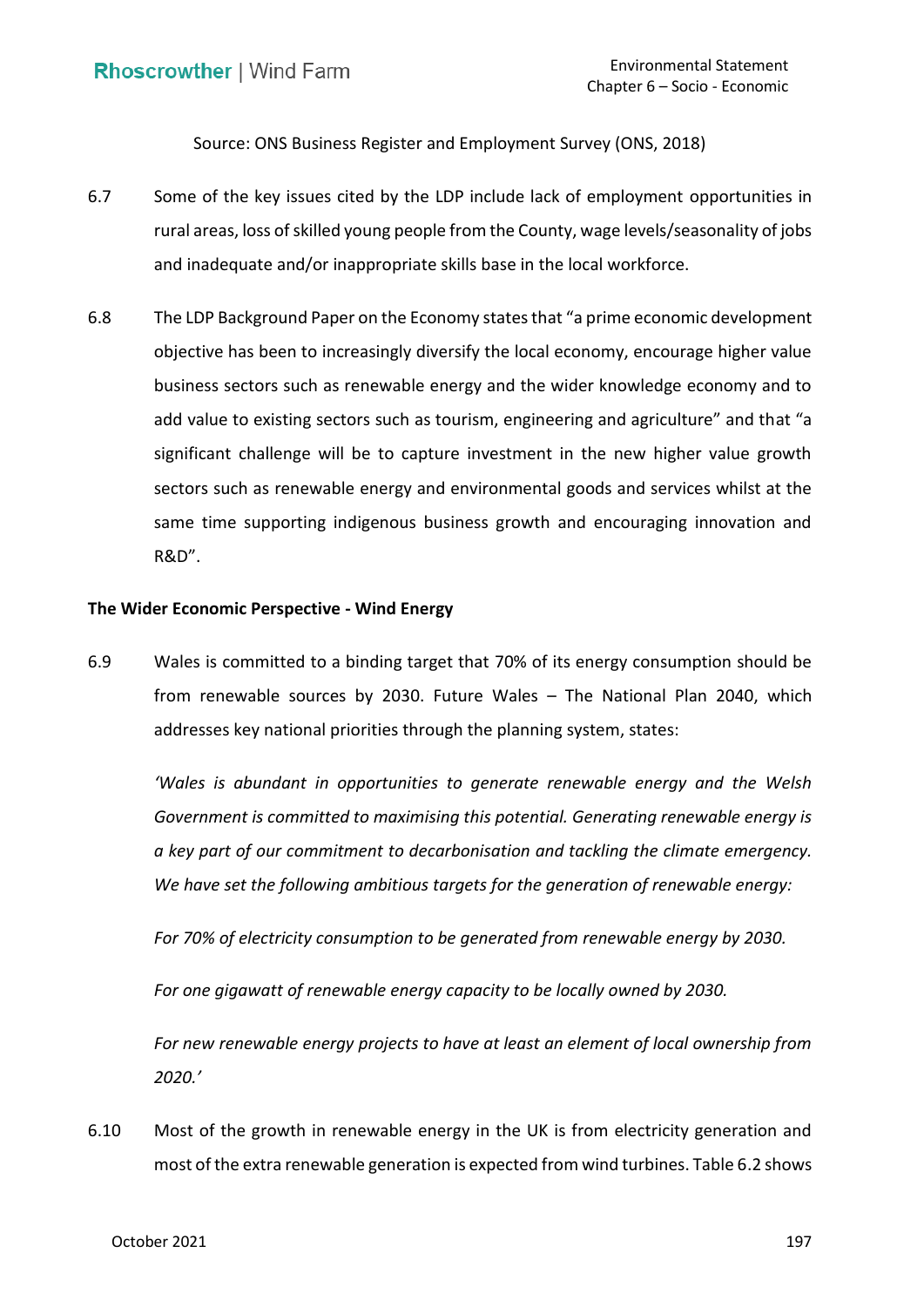the share of renewables capacity in the UK in 2019, which suggests that onshore wind is the biggest source followed by Solar PV.

| Source of renewables | Share |
|----------------------|-------|
| Onshore Wind         | 30%   |
| Solar PV             | 28%   |
| Offshore Wind        | 21%   |
| <b>Bioenergy</b>     | 17%   |
| Hydro                | 4%    |

 *Table 6.2: Share of Renewable Capacity in the UK by Technology in 2019.* 

 [Source: Department for Business, Energy and Industry Strategy (2020). The Digest of UK Energy Statistics.]

- 6.11 Wales has the potential to deliver 34.5kWh/d/p from renewable resources (Welsh Government, 2010)<sup>3</sup>. Onshore and offshore wind, biomass and tidal energy are seen as the main areas of opportunity.
- 6.12 The Assembly Government published its Energy Policy Statement in March 2010 "A Low Carbon Revolution –The Welsh Assembly Government Energy Policy Statement", which set out a target to have 4.5 kWh/d/p (equating to 2GW) of installed onshore wind generation capacity by 2015/2017.
- 6.13 According to Regional Renewable Statistics  $(2020)^4$ , the total installed capacity of onshore wind farms in Wales was 8,112 MW generating 17,323 GWh electricity between year 2008 and 2019.
- 6.14 The Pembrokeshire LDP Renewable Energy Assessment Report (National Energy Foundation, 2017)<sup>5</sup> estimated that wind energy could contribute to 16% of the total

<sup>3</sup> Welsh Government, (March 2010). A Low Carbon Revolution - The Welsh Assembly Government Energy Policy Statement.

<sup>&</sup>lt;sup>4</sup> Available at: https://www.gov.uk/government/statistics/regional-renewable-statistics<br><sup>5</sup> National Energy Foundation (April, 2017) LDP Renewable Energy Assessment, Report to Pembrokeshire County Council. Council.<br>October 2021 198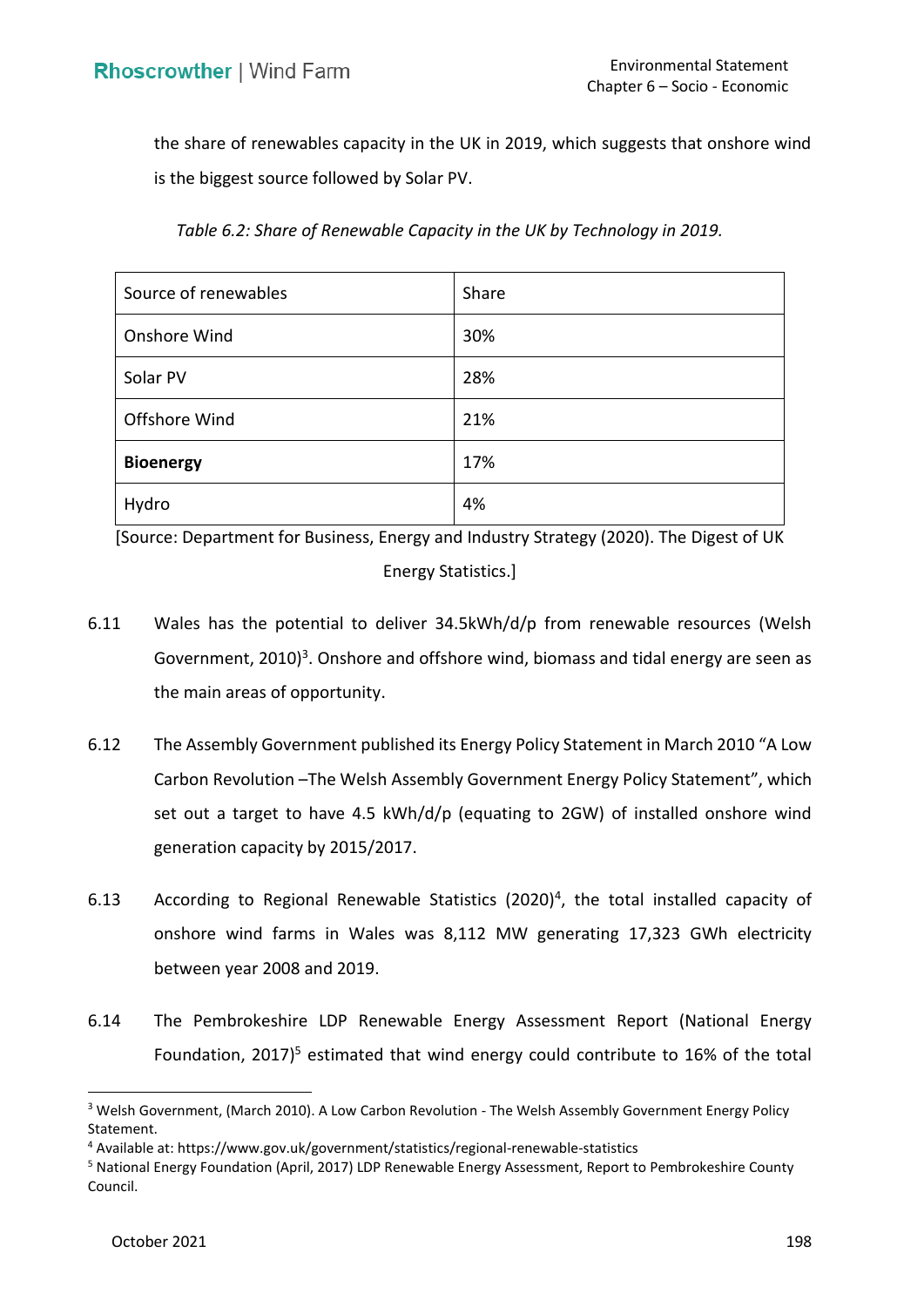potential electrical energy generation capacity from existing renewables in Pembrokeshire by 2032.

- 6.15 In terms of economic impact, employment potential is the most frequently cited socio-economic benefit of renewable energy and the wind energy in literature.
- 6.16 There are two categories of jobs in relation to wind energy: (a) direct jobs and (b) indirect jobs. According to the definition by the European Wind Energy Association  $(EWEA) (2009)^6$ :
	- i. Direct jobs refer to the employment in wind turbine manufacture, component manufacture, wind energy project developers including installation, operation and maintenance, utilities selling electricity from wind energy, major research and development, engineering and specialised wind energy services.
	- ii. Indirect jobs relate to the employment in any other company producing intermediates or components, providing services or sporadically working in windrelated activities.

# **Overview of Socio-economic Impact of Wind Farm Development**

6.17 In terms of the composition of direct jobs, wind turbine and component manufacturers enjoy the biggest share of direct employment, which is estimated at 59% (See Figure 6.1 below for a detailed breakdown by sector of direct employment in the wind energy industry in the EU).

<sup>6</sup> EWEA (January, 2009). Wind at Work: Wind energy and job creation in the EU. Available at:

[http://www.ewea.org/fileadmin/ewea\\_documents/documents/publications/Wind\\_at\\_work\\_FINAL.pdf.](http://www.ewea.org/fileadmin/ewea_documents/documents/publications/Wind_at_work_FINAL.pdf)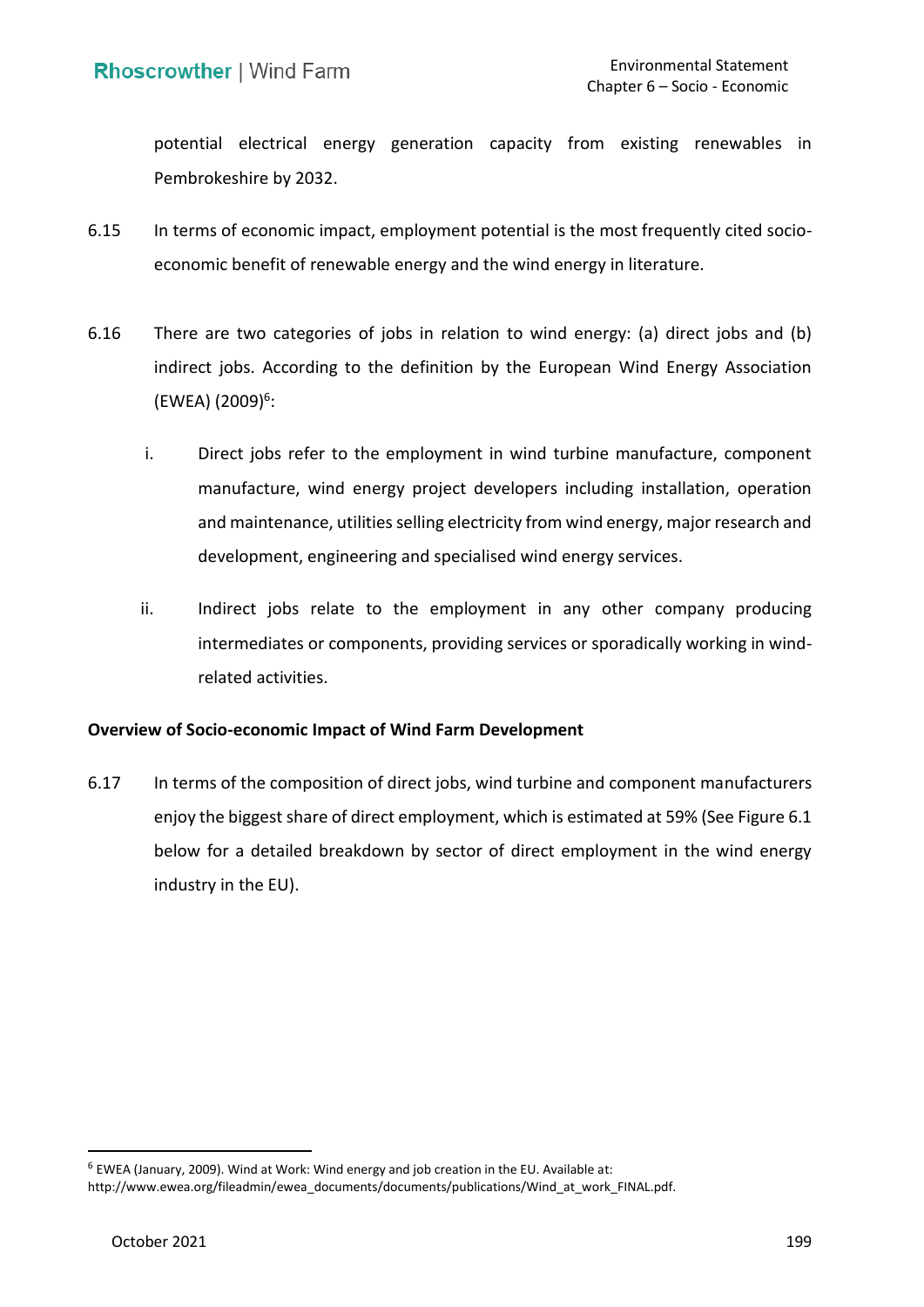*Figure 6.1: Direct Employment by Type of Company in the Wind Energy Sector, Based on the* 



 *Results of the EWEA Survey.* 

- 6.18 A more recent socio-economic impact evaluation of Wind Energy on the European Union (Deloitte, 2017)<sup>7</sup>, suggested that the wind energy industry accounted for 0.26% of the total value of goods and services produced in the EU in 2016; 47% of which was generated from wind energy developers, 27% from wind turbine manufacturers, 9% from component manufacturers and 12% from service providers.
- 6.19 In the UK context, wind energy is the fastest growing energy sector creating jobs with every megawatt installed. It is estimated in a report by Renewable UK and Energy & Utility Skills (EU Skills) (2011)<sup>8</sup> that 6,000 direct Full-Time-Equivalent (FTEs) jobs are sustained in the UK's large-scale onshore wind industry. A breakdown of these FTEs by sector shows that nearly half of these FTEs, 2,900 are in Planning and Development (see Figure 6.2 below); a further 1,200 FTEs are employed in Operations and Maintenance, whilst almost 1,000 FTEs are employed in Construction and Installation.

 Source: EWEA (2009). Wind at Work: Wind energy and job creation in the EU]

<sup>7</sup> Deloitte (November 2017). Local impact, global leadership: the impact of wind energy on jobs and the EU economy. A report to Wind Europe ([windeurope.org](https://windeurope.org)).<br><sup>8</sup> RenewableUK and Energy and Utility Skills (EU Skills), February 2011. Working for a Green Britain-Employment and Skills in

Page 6-6 January 2014 the UK Wind and Marine Industries. Available at: http://www.bwea.com/pdf/publications/Working for Green Britain.pdf Page 6-6 January 2014<br>
October 2021<br>
200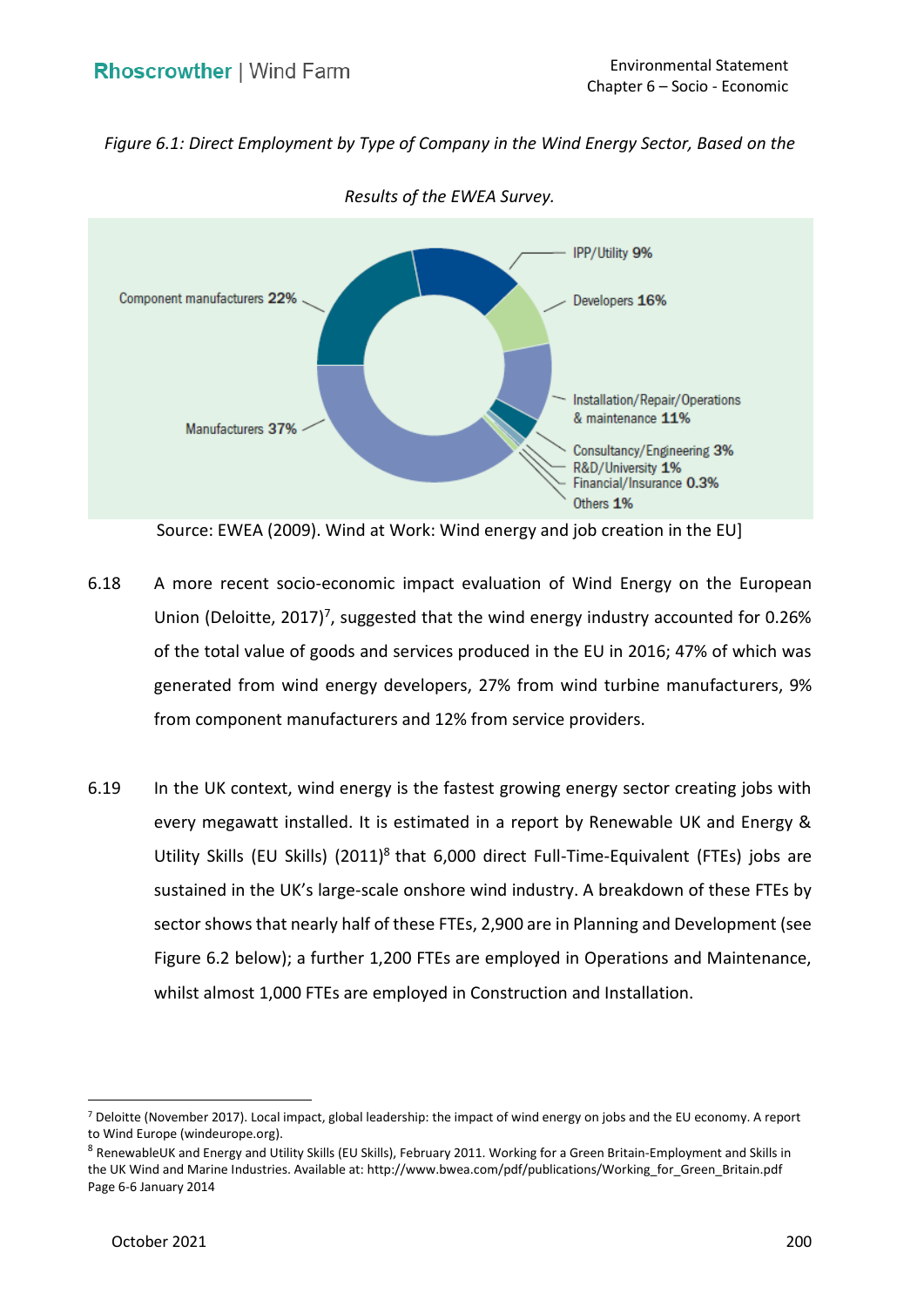

 *Figure 6.2: Direct Employment in Large Scale Onshore Wind (2010)* 

 [Source: Working for a Green Britain Employment and Skills in the UK Wind & Marine Industries (February 2011)]

- 6.20 A survey in 2010 of the wind energy sector in Wales estimated that the sector would be employing 1,041 people (full-time equivalent) on high average salaries (£44,000 per annum) in Wales by 2012 (Welsh Government, 2011)<sup>9</sup>. The survey also found that in total the wind energy sector contributed £103 million directly to the Welsh economy, which increased to £158 million if considering the multiplier effect by applying a standard industry multiplier coefficient (1.53) to the direct expenditure.
- 6.21 For onshore wind energy sector, the study by RenewableUK and EU Skills shows that the 6,000 FTEs employed in the sector relates to 3.5GW of installed capacity which implies a ratio of 1.7 FTE/MW. However, it should be noted that there is wide variance in reported values of jobs/MW in past research due to different definitions and methodologies, as illustrated by a study in Ireland (Dalton, G.J. and Lewis, T., 2011)<sup>10</sup>.
- 6.22 Overall, there is considerable secondary evidence suggesting that the wind sector generates employment opportunities throughout the life of the project, particularly during development and construction stages.

<sup>9</sup> Welsh Government, (March 2010). A Low Carbon Revolution - The Welsh Assembly Government Energy Policy Statement.

 $10$  Dalton, G.J. and Lewis, T., (2011). Metrics for measuring job creation by renewable energy

technologies, using Ireland as a case study. Renewable and Sustainable Energy Reviews 15 (2011) 2123–2133.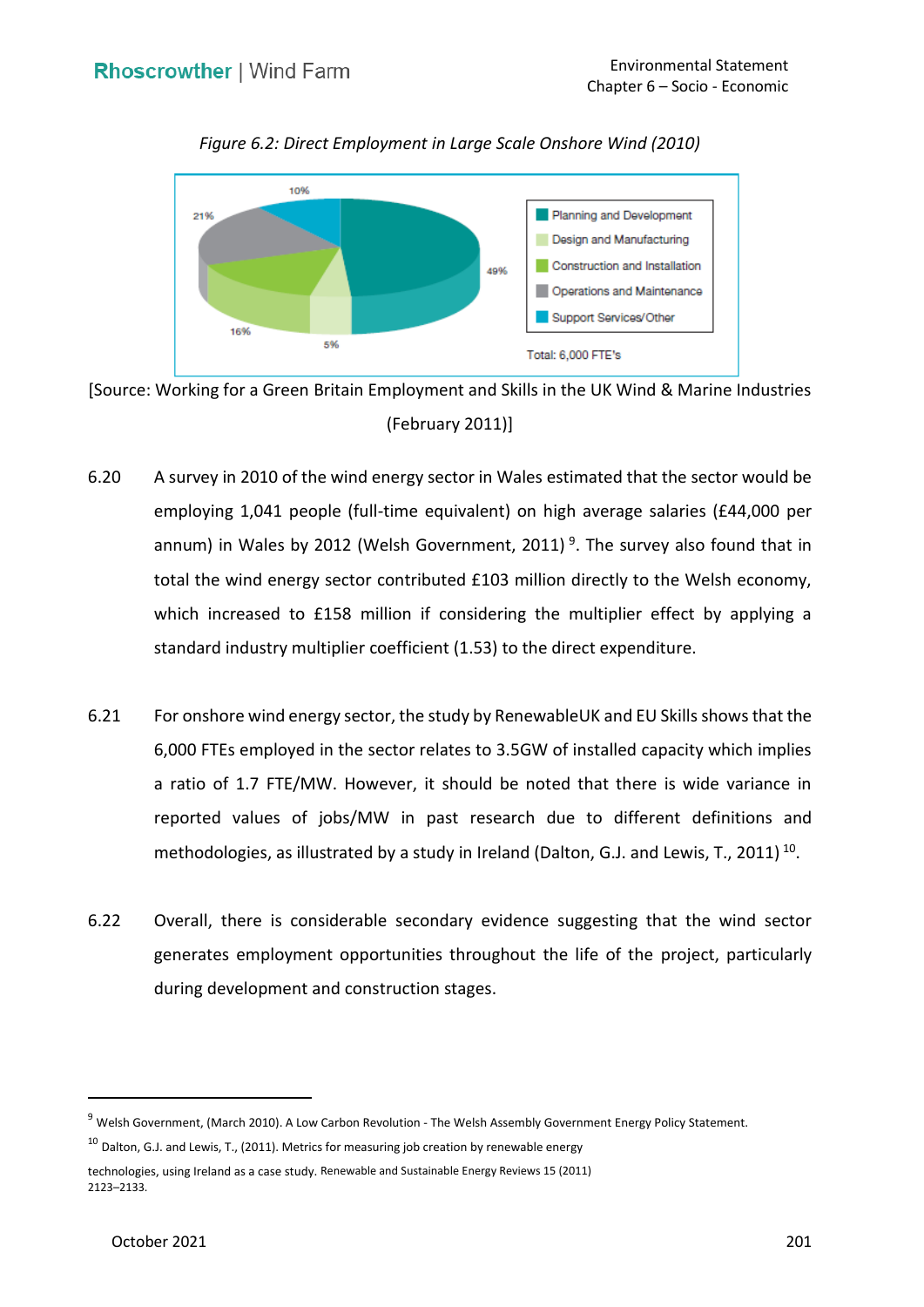## **Socio-economic Effects**

 6.23 This section focuses on the potential socio-economic effects, including employment resulting from the development, construction and the operation stages of the proposed wind farm.

### **Total Investment**

- 6.24 In order to estimate the scale of investment and economic impact at all stages of the wind farm development, the installed costs should be estimated first for the proposed wind farm.
- 6.25 The Proposed Development is estimated to result in a total capital spend of approximately £8,385,000 in nominal prices. The total construction spend is estimated at £2,473,575.

## **Economic Effects**

# **Development and Construction Period Effects**

 6.26 A detailed breakdown of capital cost at development and construction stages is presented in Figure 6.3 below. This shows the cost of wind turbines is the biggest element of the capital costs and accounts for 65% of the total investment. Construction cost is about 30% of the total capital cost.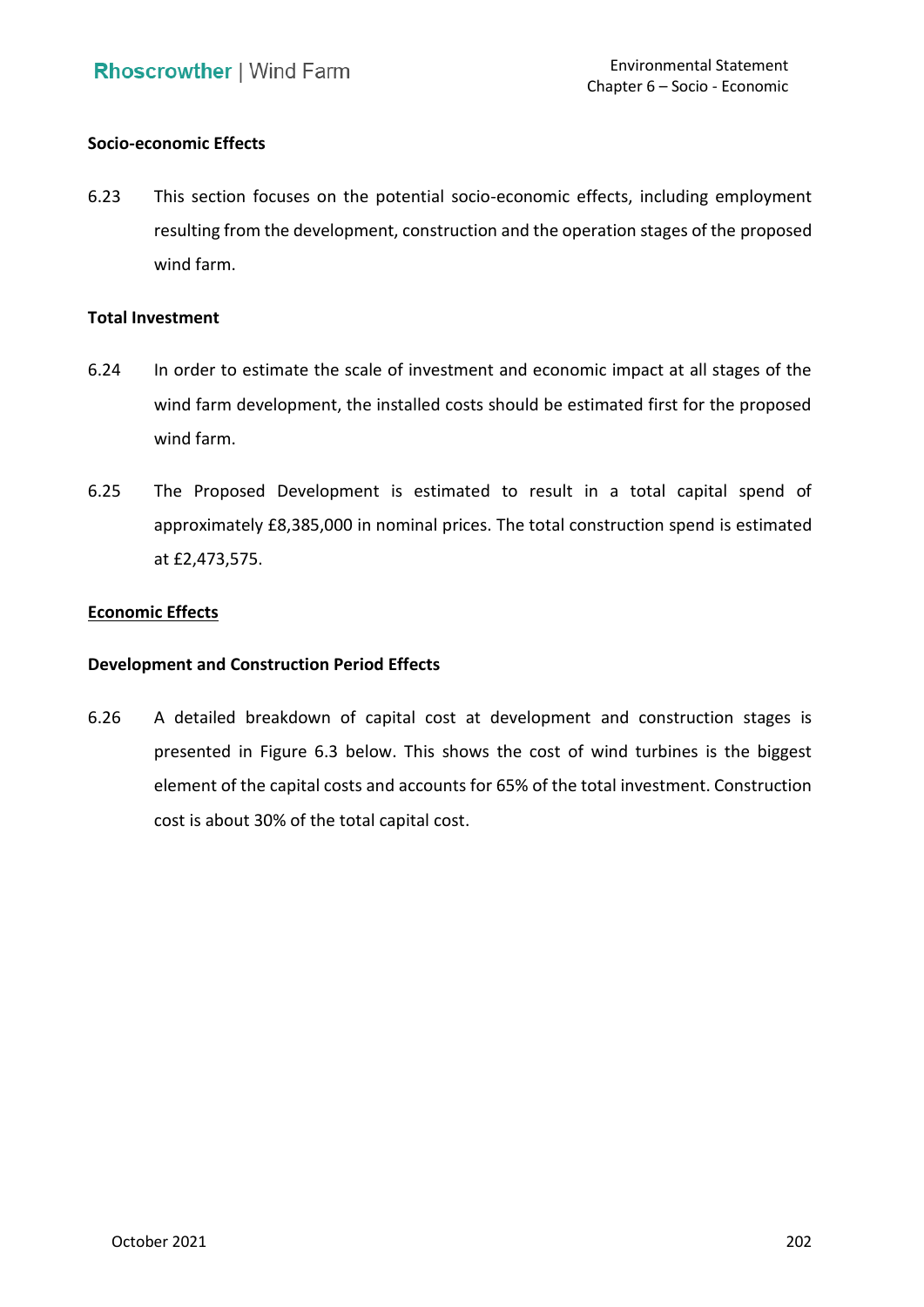

#### *Figure 6.3: Breakdown of Capital Cost*

- 6.27 This estimate is in line with the DECC and Renewable Energy study (2012)  $^{11}$ , which suggests that the turbine contracts account for the majority of the value at 65.1%, the balance of plant contracts (installation) account for 27.3%.
- 6.28 Since the wind turbine is by far the largest single element of the project capital cost, the majority of the benefits of the capital investment goes to the manufacturers and their supply chains. As recognised in the "Energy Industry Market Forecast report on the Wind Market" (AEA Technology, 2009), the UK supply chain is limited with respect to turbine and turbine components manufacture. As there is no major facility for turbine manufacture in Wales, it is assumed that expenditure on turbine supply will leak fully out of Wales.
- 6.29 The UK presence of international companies is also starting to grow with a number of European companies setting up offices in the country to respond to the increase in wind turbine deployment in the UK. The UK base for the supplier REPower is in Edinburgh

 $11$  DECC and RenewableUK (May, 2012). Onshore Wind: Direct & Wider Economic Impacts.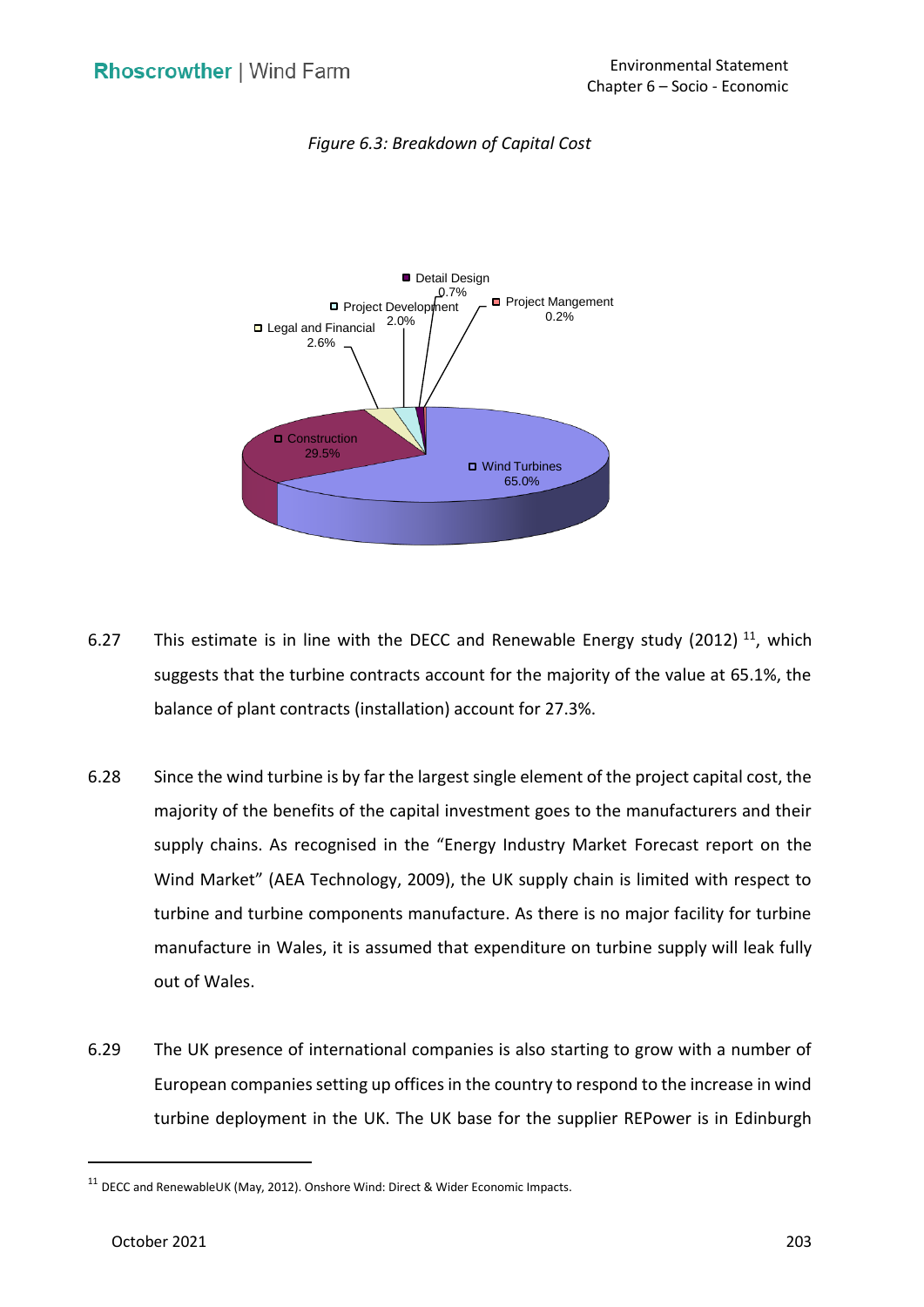with service centres in Dumfries, Peterborough, Preston and Hirwaun in South Wales. A few major turbine manufacturers have established bases in the UK, including Nordex, GE Energy, Gamesa and Clipperwind.

- 6.30 In addition, these manufacturing companies would require support in craneage, transportation, labour, accommodation and subsistence, much of which can be sourced locally. Many turbine suppliers are sensitive to local issues and endeavour to source contract content locally where possible. The location of the proposed development within the Haven Waterway Enterprise Zone would indicate that this development is likely to be able to more readily access local expertise than would be the case with other similar projects elsewhere in Wales.
- 6.31 A Scottish study conducted by O'Herlihy & Co. Ltd. In 2006<sup>12</sup> looking at the economic impact of wind farm construction of three wind farm developments in Scotland gave a more detailed breakdown of local and regional elements for each component spend. The estimated local and Scotland element of investment of these wind farm developments are shown in Table 6.3. Although these examples are in the context of the Scottish economy.

<sup>&</sup>lt;sup>12</sup> O'Herlihy & Co. Ltd., (2006). Windfarm Construction: Economic Impact Appraisal. Final Report to Scottish Enterprise.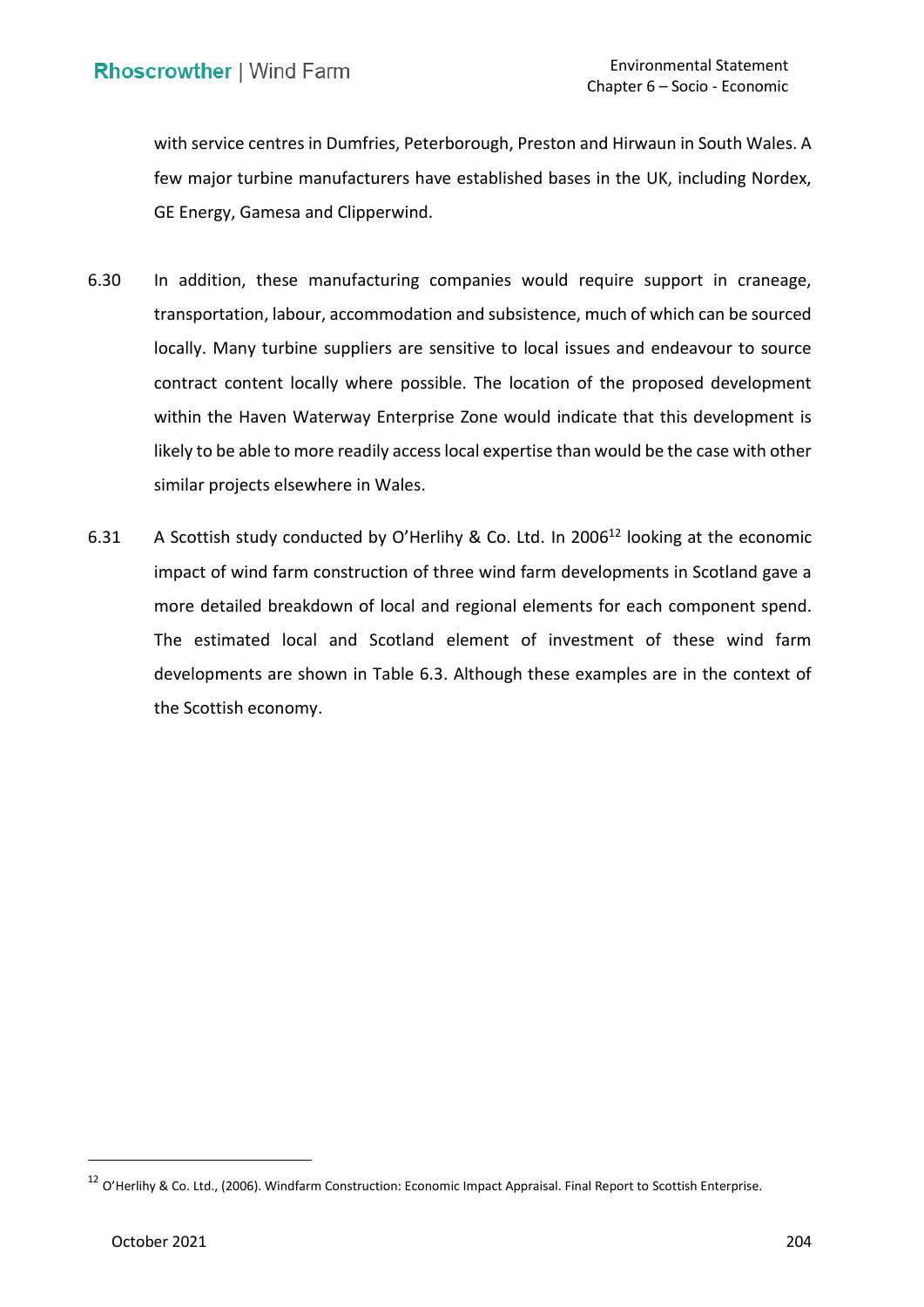| <b>Activity</b>                              | <b>Scotland</b><br>Proportion | <b>Local Proportion</b> |
|----------------------------------------------|-------------------------------|-------------------------|
| 1. Wind assessment and feasibility<br>review | 100%                          | 15%                     |
| 2. Land agreement                            | 100%                          | 100%                    |
| 3. Planning process                          | 100%                          | 20%                     |
| 4. Construction (roads)                      | 100%                          | 40%                     |
| 5. Construction/erection services            | 33%                           | 0%                      |
| 6. Internal grid and grid connection         | 50%                           | 40%                     |

 *Table 6.3: Local and Scotland Content of Wind Farm Developments* 

 [Source: O'Herlihy & Co. Ltd. (2006). Windfarm Construction: Economic Impact Appraisal. Final Report to Scottish Enterprise.]

- 6.32 The DECC and Renewable UK (2012) study has also made estimates on the shares of the benefits that can be retained locally, within the region/UK countries. The results are summarised in Table 6.4, which shows that at the development stage, 8% of the direct economic benefits (in terms of turnover) will be retained locally and 41% will be retained in the wider region.
- 6.33 At the construction stage, fewer shares of the direct economic benefits will be retained locally or regionally. It is estimated that 7% of the direct economic benefits (in terms of turnover) will be retained locally and 29% will be retained in the wider region.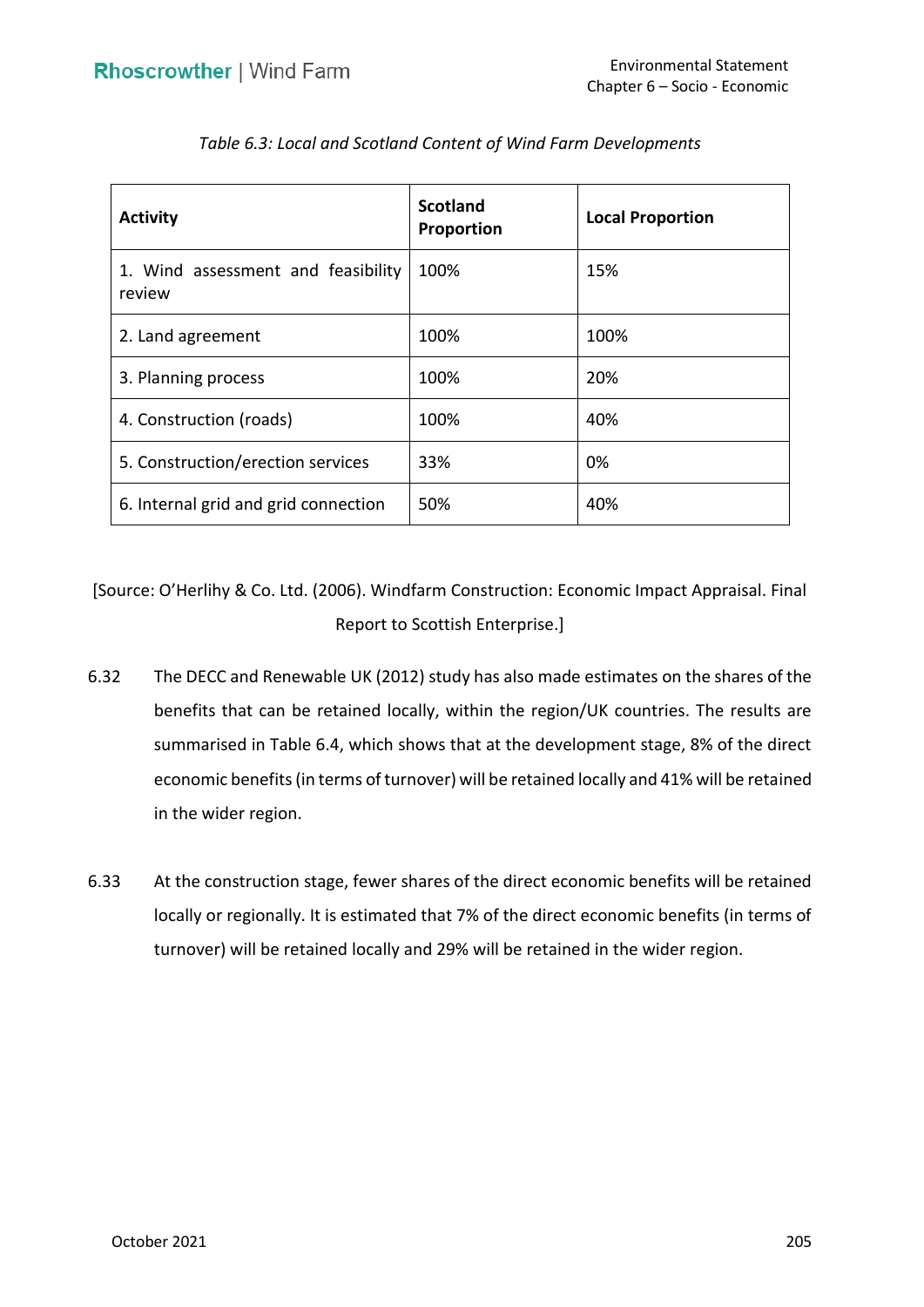# *Table 6.4: Shares of Benefits of Wind Energy Retained Locally, in the Region/Nation, and the UK Economy*

| <b>Stage</b>                                 | Weighted<br><b>Spend</b><br>(fm) | Local                    | <b>Region/Nation</b>     | Local<br>benefits*(£m) | <b>Benefits</b><br>to<br>Wales*<br>(£m) |
|----------------------------------------------|----------------------------------|--------------------------|--------------------------|------------------------|-----------------------------------------|
| <b>Development</b>                           | £461,175                         | 8%                       | 41%                      | £36,894                | £189,081.75                             |
| <b>Construction</b>                          | £2,473,575                       | 7%                       | 29%                      | £173,150.25            | £717,336.75                             |
| Capital<br>Total<br><i><b>Investment</b></i> | £2,934,750                       | $\overline{\phantom{a}}$ | $\overline{\phantom{0}}$ | £210,044.25            | £906,418.50                             |

 Source: DECC and Renewable UK (May 2012). Onshore Wind: Direct & Wider Economic Impacts.

\* Own calculations based on the results from the DECC and Renewable UK study.

- 6.34 However, direct economic contribution only partially reflects the overall impact and contribution to the Welsh economy. There are indirect benefits from the development and construction stages of the wind farm on the local economy which would typically include the provision of food and accommodation for on-site construction staff, the management team and visiting staff during the construction works. Those benefiting and other attractions and local shops. This indirect expenditure will be passed on in the form of further rounds of spending induced by the initial expenditure. will include hotels, B&Bs, pubs, restaurants, taxi firms, fuel and repair garages, cinemas
- 6.35 To account for these indirect and induced effects, a multiplier should be applied to the direct expenditure figure. If using a standard industry multiplier of 1.53 as indicated in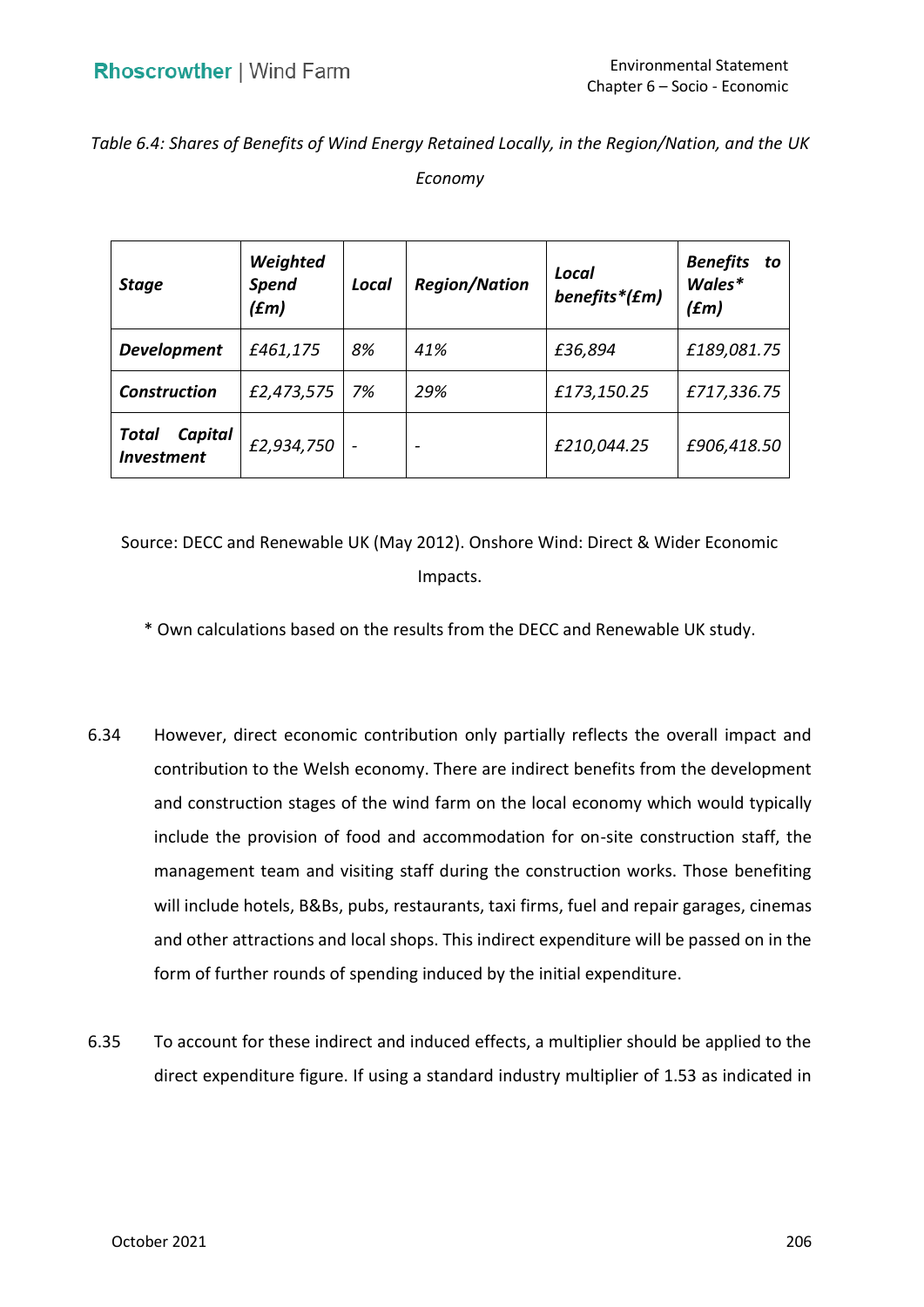the study of "The Economic Value of Wind to Wales" (RenewableUK, 2010)<sup>13</sup>, the overall economic contribution to allow for indirect and induced impact of the proposed wind farm would bring approximately £320,000 to the local economy and £1,385,000 to the Wales economy.

 6.36 It should be noted that the multiplier used represents the effect to the Welsh rather than the local economy. Multipliers of the local economy tend to be lower due to the reduced capacity to retain expenditure. Nevertheless, in the absence of estimates on multipliers of the local economy the multiplier used represents the best estimate that is available. As noted elsewhere in this chapter, an existing energy industry supply chain already exists in the local area through the Haven Waterway Enterprise Zone. This will enable the development to retain more expenditure in the local area than would otherwise be the case.

# **Operational Period Effects**

- 6.37 The wind farm will be designed to operate for a period of 35 years and will need to be regularly maintained and serviced to ensure efficient operation. Whilst such regular planned maintenance is scheduled to take place at six monthly intervals, there will be a requirement for full time and part time staff throughout the operating life of the project local labour and can provide good training and career opportunities to those they employ. The companies also generally like to source a lot of consumable items (tools, fuels, oils etc.) and plant hire locally to help improve response times to unplanned maintenance requirements and keep the wind farm operating efficiency as high as for unscheduled maintenance issues. Wind turbine manufacturers generally employ possible.
- 6.38 The DECC and RenewableUK (2012) study estimates that the operation and maintenance of a wind farm would generate a turnover of £52,659 per MW per annum over its life time, 29% of which will be retained in the local economy and 65% will be

<sup>13</sup> RenewableUK Cymru, May 2010. The Economic Value of Wind to Wales-A Survey. Available at: [http://www.bwea.com/pdf/publications/Wales\\_economic\\_report2010.pdf](http://www.bwea.com/pdf/publications/Wales_economic_report2010.pdf)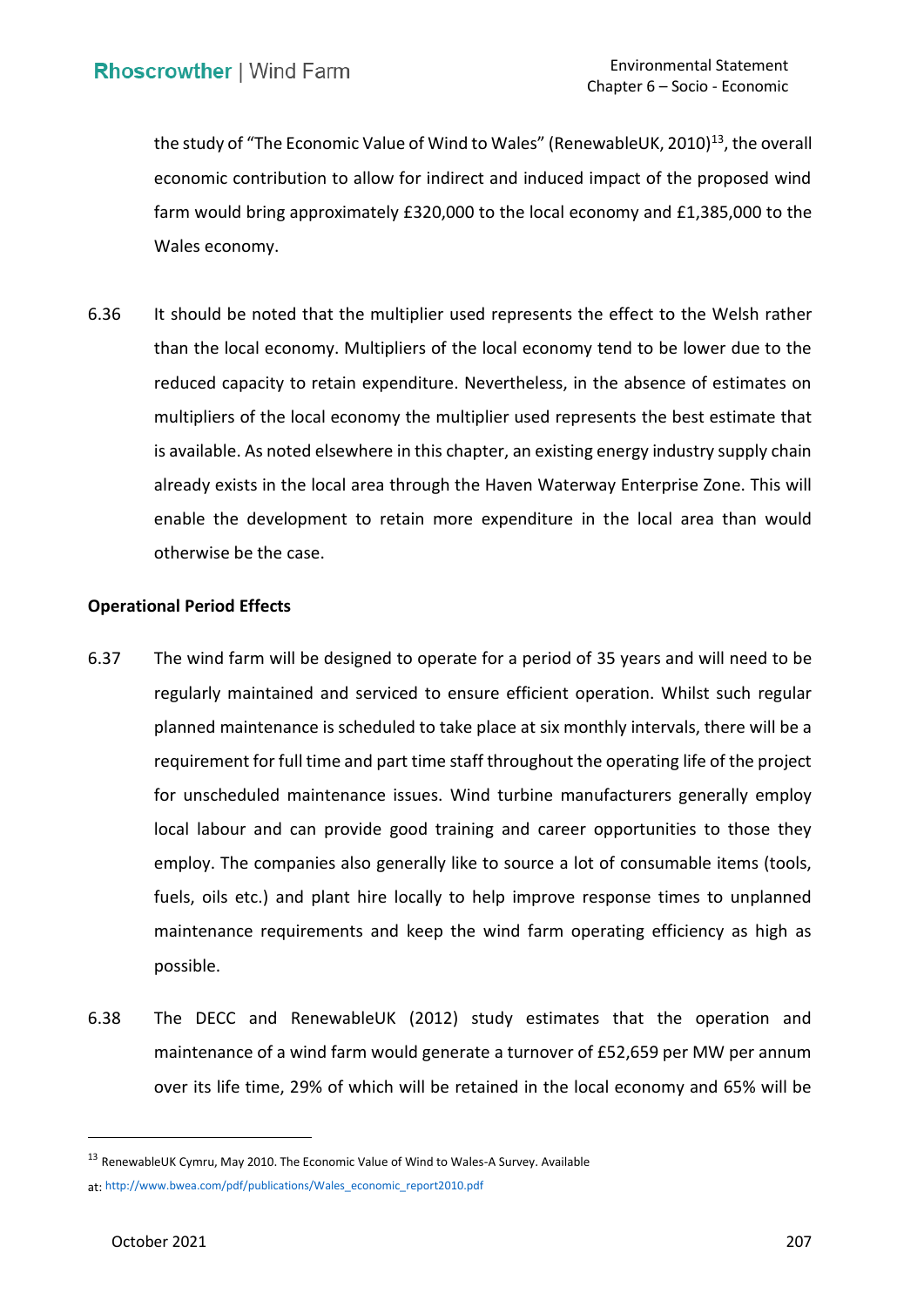retained in the regional economy (see Table 6.6). Based on these estimates, the proposed wind farm (12.9MW) would generate approximately £195,000 locally and £440,000 in Wales annually during its lifetime.

 *Table 6.6: Economic Benefits of Operating and Maintaining Wind Farms to the Local, Regional and UK Economy* 

| <b>Stage</b>                               | Weighted<br>Spend<br>per<br><b>MW</b> | Local | <b>Region/Nation</b> | UK  | Local<br>benefits* | <b>Benefits</b><br>to Wales* |
|--------------------------------------------|---------------------------------------|-------|----------------------|-----|--------------------|------------------------------|
| Operation and<br>Maintenance,<br>per annum | £52,659                               | 29%   | 65%                  | 90% | £195,000           | £440,000                     |

 [Source: DECC and Renewable UK (May 2012). Onshore Wind: Direct & Wider Economic Impacts]

\*: Own calculations based on the results from the DECC and Renewable UK study.

- 6.39 Regeneris Consulting  $(2013)^{14}$ suggests that the expenditure at Operations and Maintenance stage were estimated at £38,600 per MW per annum and 76% of this expenditure was expected to be retained in Wales. Although this estimate was lower in terms of the total spend than the estimate from the DECC and RenewableUK (2012) study, the percentage of what would be retained in the Welsh economy was higher.
- £380,000 which is slightly lower than the estimate at Table 6.6 (£440,000). 6.40 The estimate based on the Regeneris study of the total economic benefits to Wales is
- 6.41 The largest items of expenditure at operational stage include land rentals and access payments which are paid to local land owners. Community Benefit payments are also an important element of operational expenditure for local communities around wind farms and the resultant spending is largely local.

<sup>&</sup>lt;sup>14</sup> Regeneris Consulting (2013). Economic Opportunities for Wales from Future Onshore Wind Development. A report to RenewableUK Cymru. January 2013.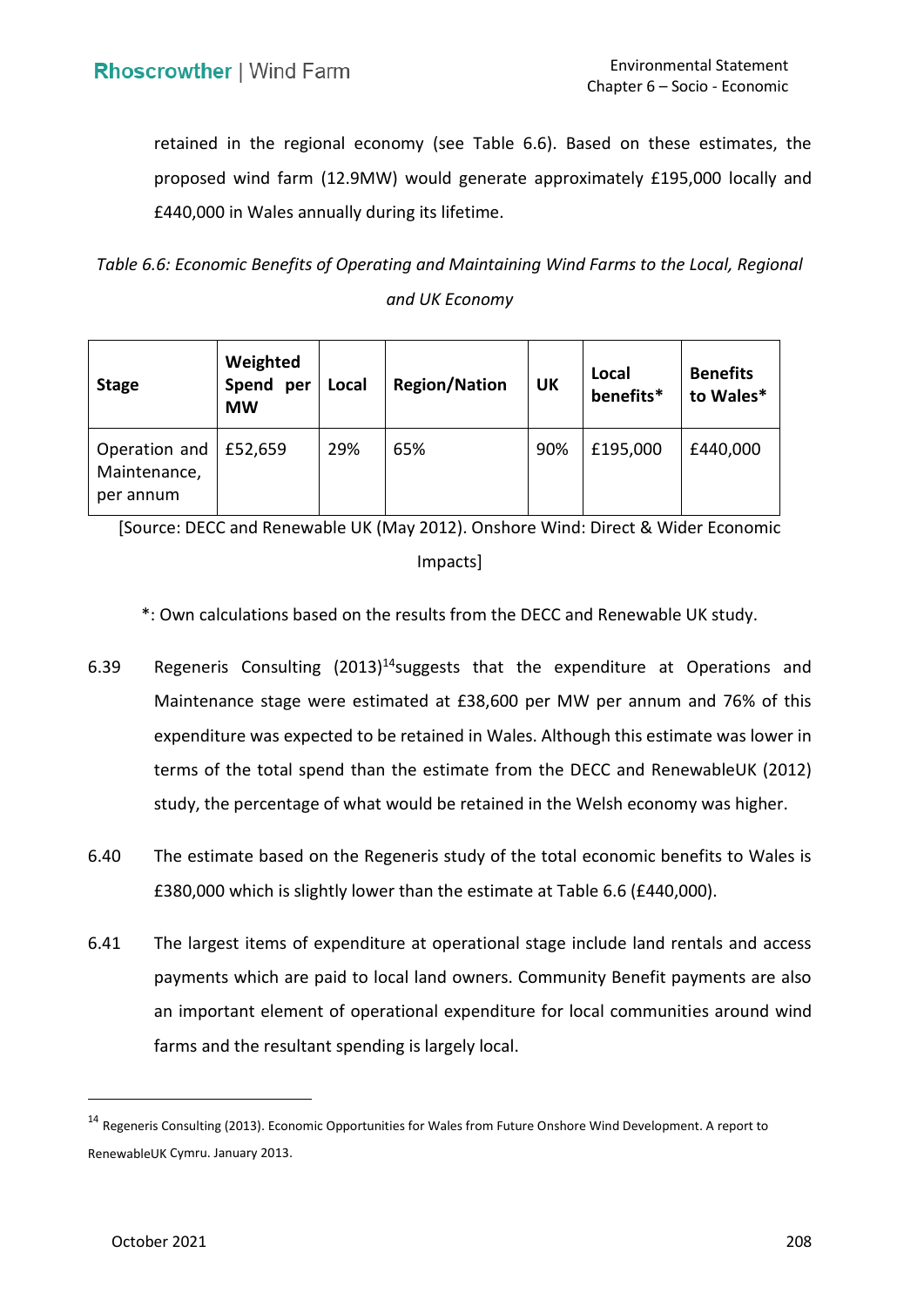- 6.42 A Community Benefit fund for investment in local groups and projects will amount to £5,000 per MW per year (totalling an annual payment of £64,500) will be provided through the Development. The fund, over a 35 year period, will see approximately £2.25 million invested in the local area.
- 6.43 Rhoscrowther Wind Farm Ltd are continuing to explore ideas for investment through further discussions with local community councils, residents and community groups.

## **Decommissioning Period Effects**

 6.44 There has been limited evidence on the economic impact of decommissioning as the operating period for most wind farms is 35 years and there are few examples of sites being decommissioned. However, there is some evidence available from the case studies carried out by the DECC and RenewbleUK (2012) which suggests that each turbine is anticipated to require work in the order of £60,000 in turnover when they are to be decommissioned. It is also recognised in the report that many of the sites that have come to the end of their operational period have been repowered which has allowed significant increases in capacity and therefore higher economic impact due to the higher capacity wind turbines that are now available.

### **Employment Effect of the Development**

- 6.45 The proposed wind farm could potentially offer local economic benefits through short- term jobs created during the construction phase and some long-term employment during the operation and maintenance phase.
- 6.46 The estimate of 11-24 FTE jobs generated in Wales of the proposed wind farm is largely in line with the estimate suggested by the RenewableUK and EU Skills study (2011), which implied a ratio of 1.7 FTE/MW (6,000 FTEs employed in the onshore wind sector in the UK of 3.5GW installed capacity). If using 1.7 FTE/MW, the estimate would be 22 FTEs; bearing in mind this is for UK rather than Wales specifically.
- 6.47 Based on the results from the DECC and RenewableUK study (see Table 6.7), it is estimated that the proposed wind farm would create: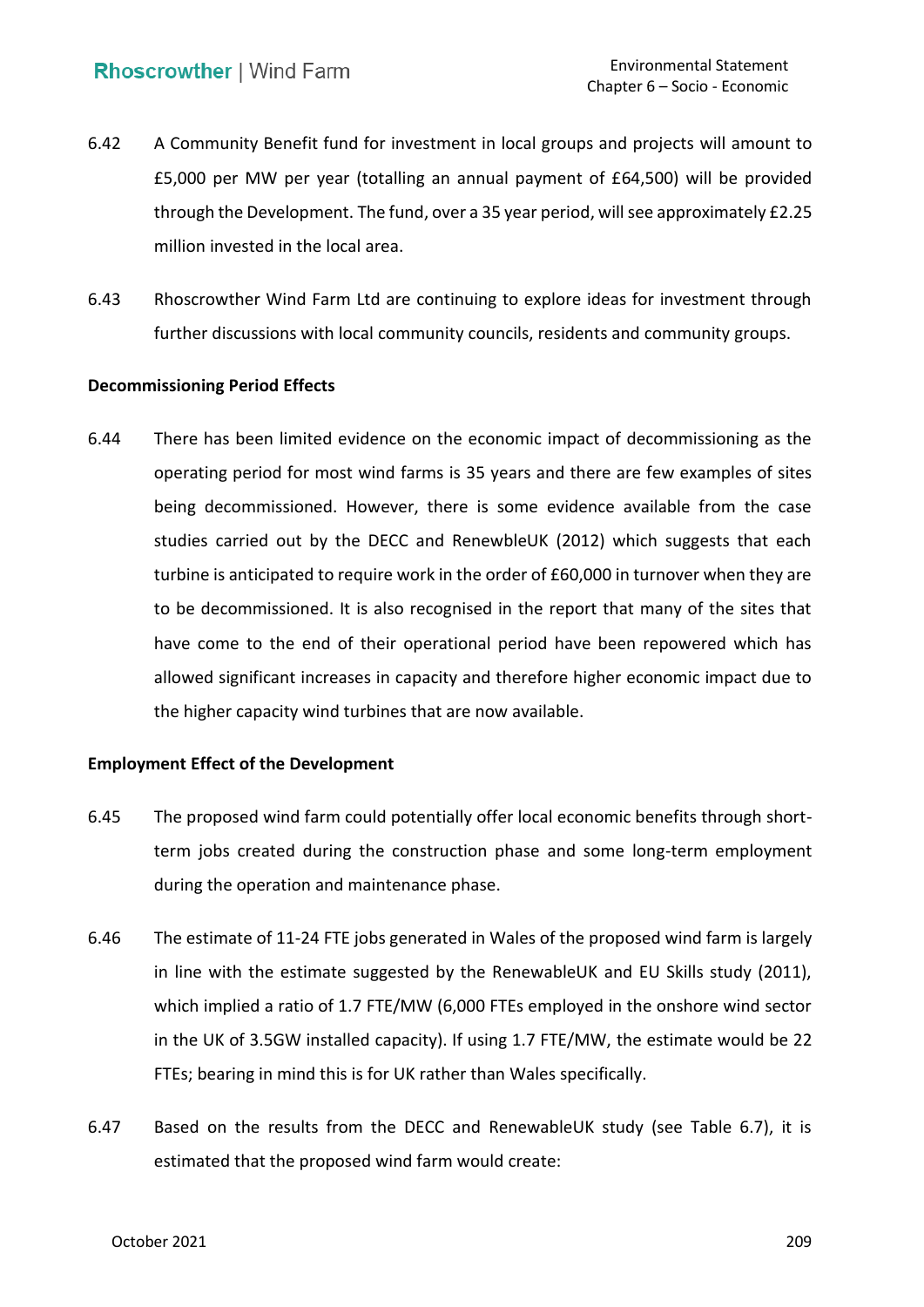- i. 1.8 local job and 7 jobs in Wales at the development stage, which equates to 0.3 FTE locally and 1.1 FTE jobs in Wales assuming that the development stage is over four-year period;
- ii. 11 local short-term jobs and 41 short-term jobs in Wales at the construction stage, which equates 0.4 FTE locally and 1.6 FTE jobs in Wales assuming that the construction will take 10 months;
- iii. 1.2 FTE long-term local jobs and 3 FTE jobs in Wales over the lifetime of the proposed wind farm as a result of operation and maintenance of the site;
- iv. In total, the proposed project would generate 1.9 FTE locally and 5.7 FTE jobs in Wales.

| <b>Stage</b>                        | Jobs<br>per<br>МW<br>(UK) | Jobs<br>per<br>$MW*$<br>(local) | Jobs per<br>$MW*$<br>(Wales) | Local jobs<br>created by<br>the<br>proposed<br>project* | Regional<br>jobs created<br>by<br>the<br>proposed<br>project* |
|-------------------------------------|---------------------------|---------------------------------|------------------------------|---------------------------------------------------------|---------------------------------------------------------------|
| <b>Development</b>                  | 1.1                       | 0.1                             | 0.4                          | 1.29                                                    | 5.16                                                          |
| <b>Construction</b>                 | 8.0                       | 0.6                             | 2.3                          | 7.74                                                    | 29.67                                                         |
| Operation and<br><b>Maintenance</b> | 0.3                       | 0.07                            | 0.17                         | 0.9                                                     | 2.2                                                           |
| Total*                              |                           |                                 |                              | 9.93                                                    | 37.03                                                         |

 *Table 6.7: Employment Effects of Wind Farms* 

 [Source: Climate Change (DECC) and Renewable UK (May 2012). Onshore Wind: Direct & Wider Economic Impacts]

\* calculated based on the employee/turnover ratio suggested by DECC and Renewable UK

(2012).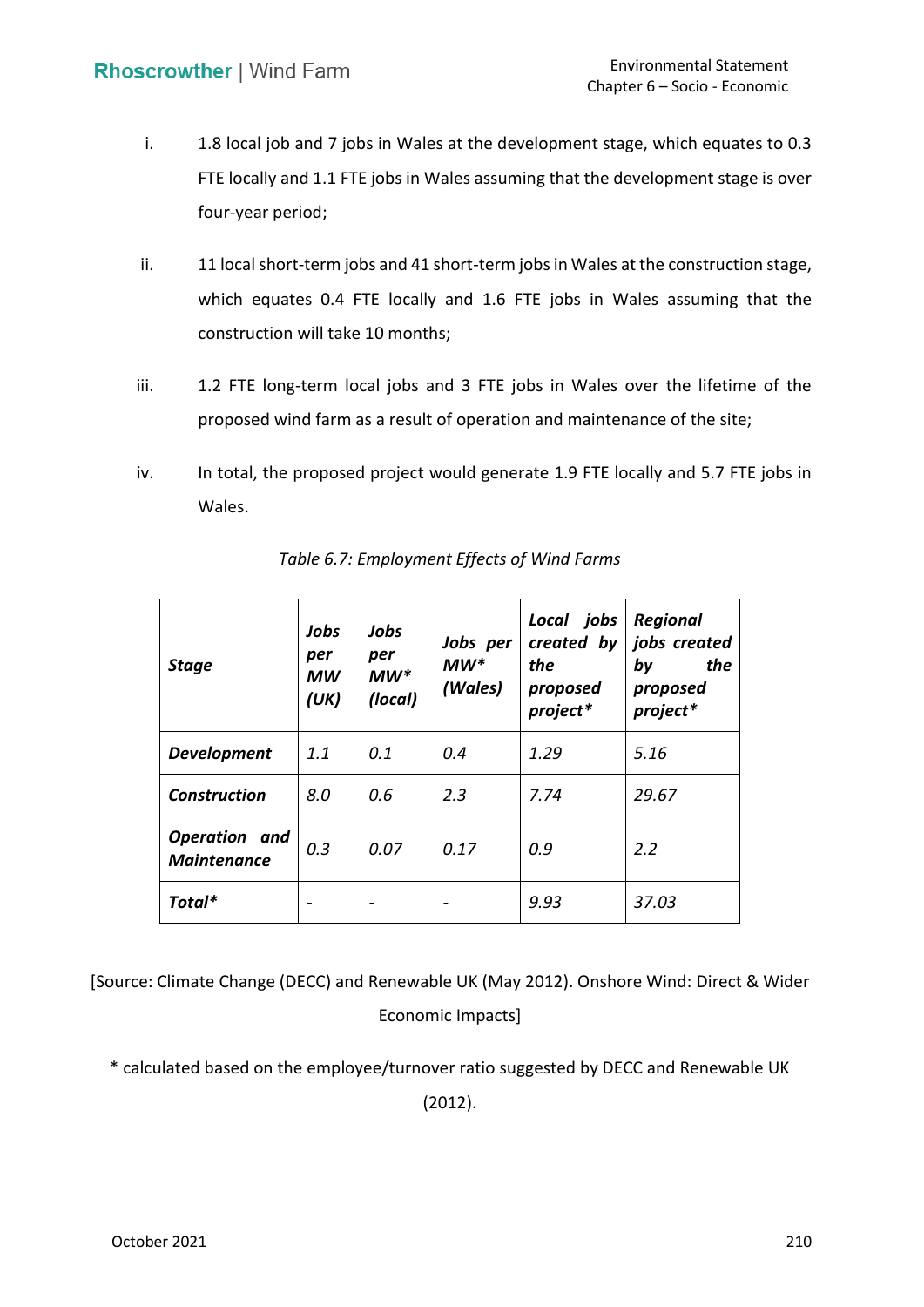6.48 In summary, the proposed wind farm development will generate positive impact on employment locally and in Wales. The local jobs that would be created are likely to be in the range of 2-7 and 6-30 for Wales.

### **Tourism and Recreation**

- 6.49 A number of studies have been carried out to assess the perceived potential and actual effect of wind farms on the local economy, with a focus on tourism implications.
- 6.50 In 2003, Star Consultants produced a report for Friends of the Lake District to look at the impact of wind farms on tourism<sup>15</sup>. Opinions were sought from tourism organisations and tourists at locations near three existing wind farms and one proposed wind farm. This report stated 87% of tourists and 88% of tourism organisations felt reasonably positive about wind farm developments. It was also reported that 75% of the respondents felt that increases in the number of turbines in the next few years would not have any effect on them visiting in the future.
- 6.51 In 2004, as part of the Fullabrook Wind Farm proposal in North Devon, the University of West of England (UWE) was commissioned to undertake a study<sup>16</sup> investigating the effect of wind farms on visitor numbers and the tourist experience. The study looked into the perceived potential effects of the proposed wind farm, and some evidence of the tourism-related effects of two existing wind farms in Cornwall (Bears Down and St Breock), and two in mid-Wales (Carno and Bryn Titli). Results showed that 58.2% of tourists in North Devon thought that the wind farm would have no effect on their visitor experience and 14.8% felt that it would enhance their visit. The results from North Devon found that 86.7% of those questioned said that the development of a wind farm would have no bearing on the likelihood of their visiting the area. The questionnaires in mid-Wales showed that only 5.4% of respondents opposed renewable energy in Wales and 57% thought more wind farms should be constructed onshore. In mid-Wales 47.8%

 15 Star Consultants, Leeds Metropolitan University, (October 2003). A Study into the Attitudes of Visitors, Tourists and Tourism Organisations towards Wind Farms on the Boundaries of the Lake District

National Park. A report for Friends of the Lake District (FLD).<br><sup>16</sup> University of the West of England, (2004). Fullabrook Wind Farm Proposal – evidence gathering of the impact of wind farms on visitor numbers and tourist Available at:<www.devonwindpower.co.uk/pdf/tia.pdf>.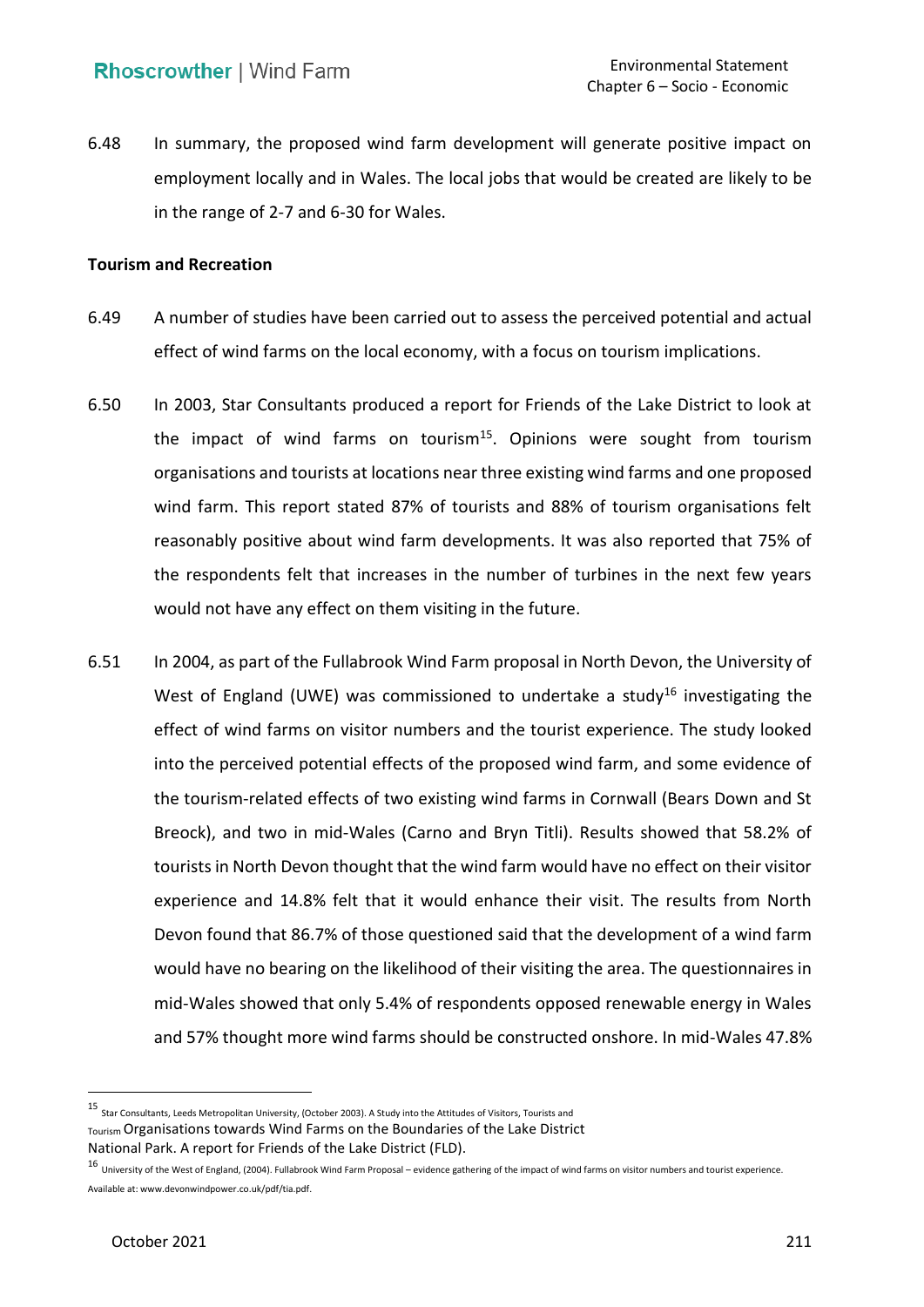of respondents thought that a wind farm would have no overall impact on tourist experience.

- 6.52 NFO WorldGroup produced a report for Wales Tourist Board in 2003 $^{17}$  to look at the impact (both positive and negative) that the existing/proposed/anticipated development of wind farms in Wales is likely to have on tourism in Wales. The results showed that:
	- i. 78% of all respondents had a neutral or positive view on wind farm development and 21% had a negative view;
	- ii. 68% said it would make no difference to their likelihood to take holidays in the Welsh countryside if the number of wind farms increased; and,
	- iii. Most respondents were in principle supportive of renewable energy and the development of wind farms in Wales.
- 6.53 A Scottish Government commissioned report in 2008<sup>18</sup> concluded that wind farm developments have a minimal impact on tourism provided they are not visible from important tourism corridors. Results from the report showed that 93-99% respondents thought wind farms would have no impact on their decision to return to Scotland; 68% felt positive that a 'well-sited wind farm does not ruin the landscape' with a further 12% neutral about that statement.
- 6.54 In 2011 Visit Scotland commissioned omnibus research to learn more about consumer attitudes to wind farms and their effect on tourism<sup>19</sup>, in order to inform Visit Scotland policy (Insight Department, 2011). Questions were entered onto an omnibus study with OnePoll, an online market research company. 2,000 interviews were undertaken with a nationally representative UK sample with a further 1,000 interviews conducted with a Scotland representative sample (both samples being asked very similar questions). In

 17 NFO Worldgroup, (2003). 'Investigation into the potential Impact of Wind Farms on Tourism in Wales'. A report prepared for Wales Tourism Board.

 Scottish tourism. A report for the Scottish Government. March 2008. 18 Glasgow Caledonian University, Cogent Strategies International Ltd and Moffat Centre for Tourism Development, (2008). The economic impacts of wind farms on

<sup>19&</sup>lt;br>Insight Department (2011). Wind Farm Consumer Research Topic Paper.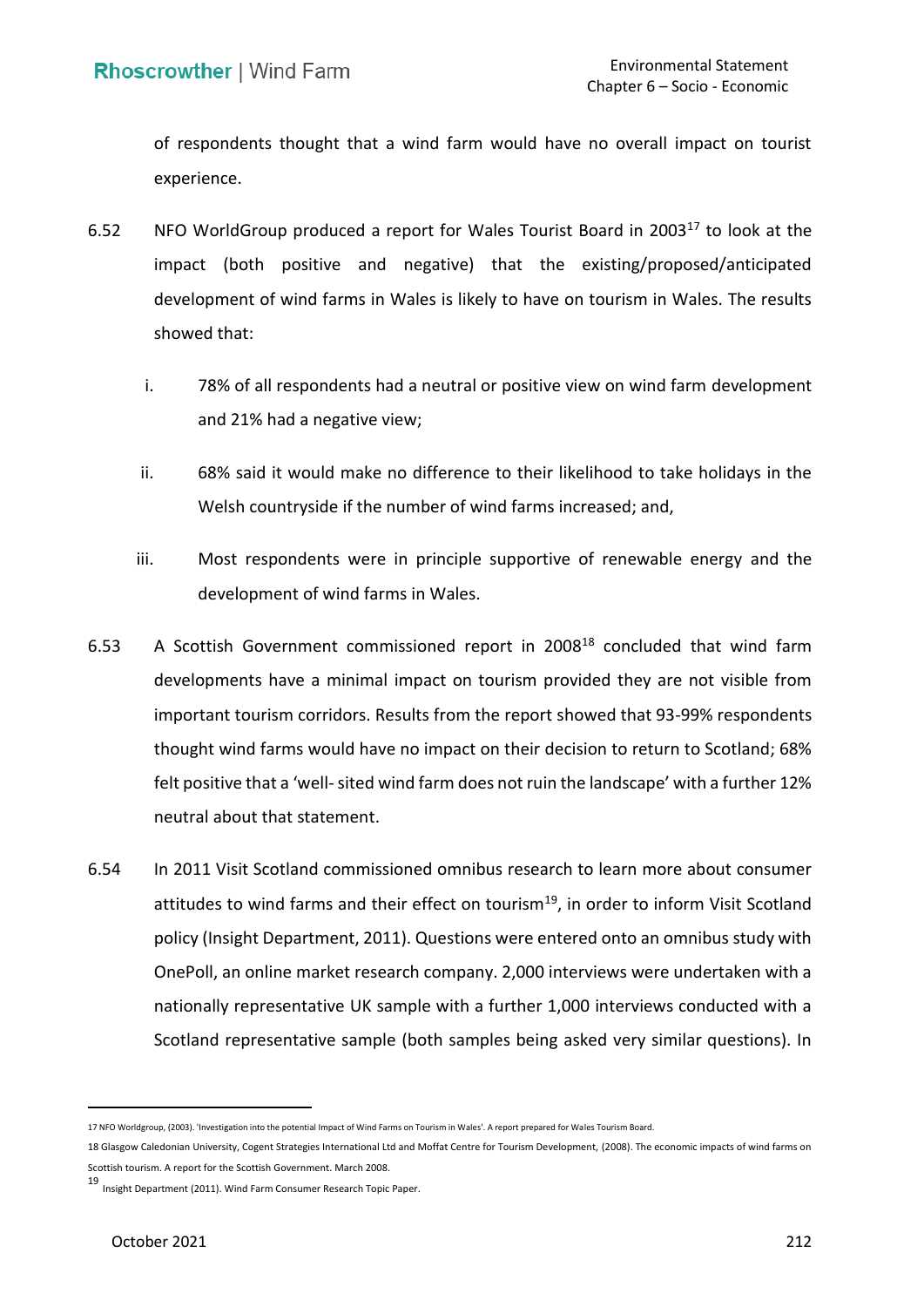the survey, it was asked whether the respondent felt that wind farms spoiled the look of the UK/Scotland countryside. 18.7% of UK respondents and 19.6% of Scotland respondents reported yes, while the majority (approximately 52% for both UK and Scotland respondents) do not feel that wind farms spoil the look of UK/Scotland countryside. The rest 28-29% of respondents did not express a clear view.

- 6.55 When asked whether the presence of a wind farm would affect their decision about where to visit or where to stay on a holiday or short break in UK/Scotland, 80% respondents stated that their decision would not be affected with 20% claiming that it would be affected. For the Scotland residents, 83% stated their decision would not be affected by the presence of a wind farm with 17% claiming that it would affect their choices.
- 6.56 A study commissioned by Renewables Cymru (YouGov plc, 2013)<sup>20</sup> reported that about 64% of the 1,003 respondents surveyed in Wales support continuing development of wind power as part of a mix of renewable and conventional forms of electricity generation. The percentage of people supporting wind farms is lower in South West Wales, with 56% supporting continuing development of wind power. When asked if they in general would be for or against the development of large-scale wind farm projects being built in their local council area, 64% of respondents in Wales reported that they are generally for and 20% are generally against wind farm projects with 11% being neutral and 5% not knowing. Again, the percentage of people who reported that they are generally for wind farm projects in their local area is slightly lower in the South West Wales with 61% respondents in these areas supporting local wind farm projects. When asked whether the presence of a wind farm would affect or not affect their decision of visiting that area, the majority (66%) of respondents reported that their decision would not be affected, 26% said it would be affected and the rest, 8%, mentioned that they do not know. In the South West Wales, the percentage is slightly higher (67% vs. 66%) of those who reported their decision would not be affected and a slightly higher

<sup>20</sup> YouGov plc, (2013). YouGov RenewableUK Cymru Poll Results. Commissioned by RenewableUK Cymru.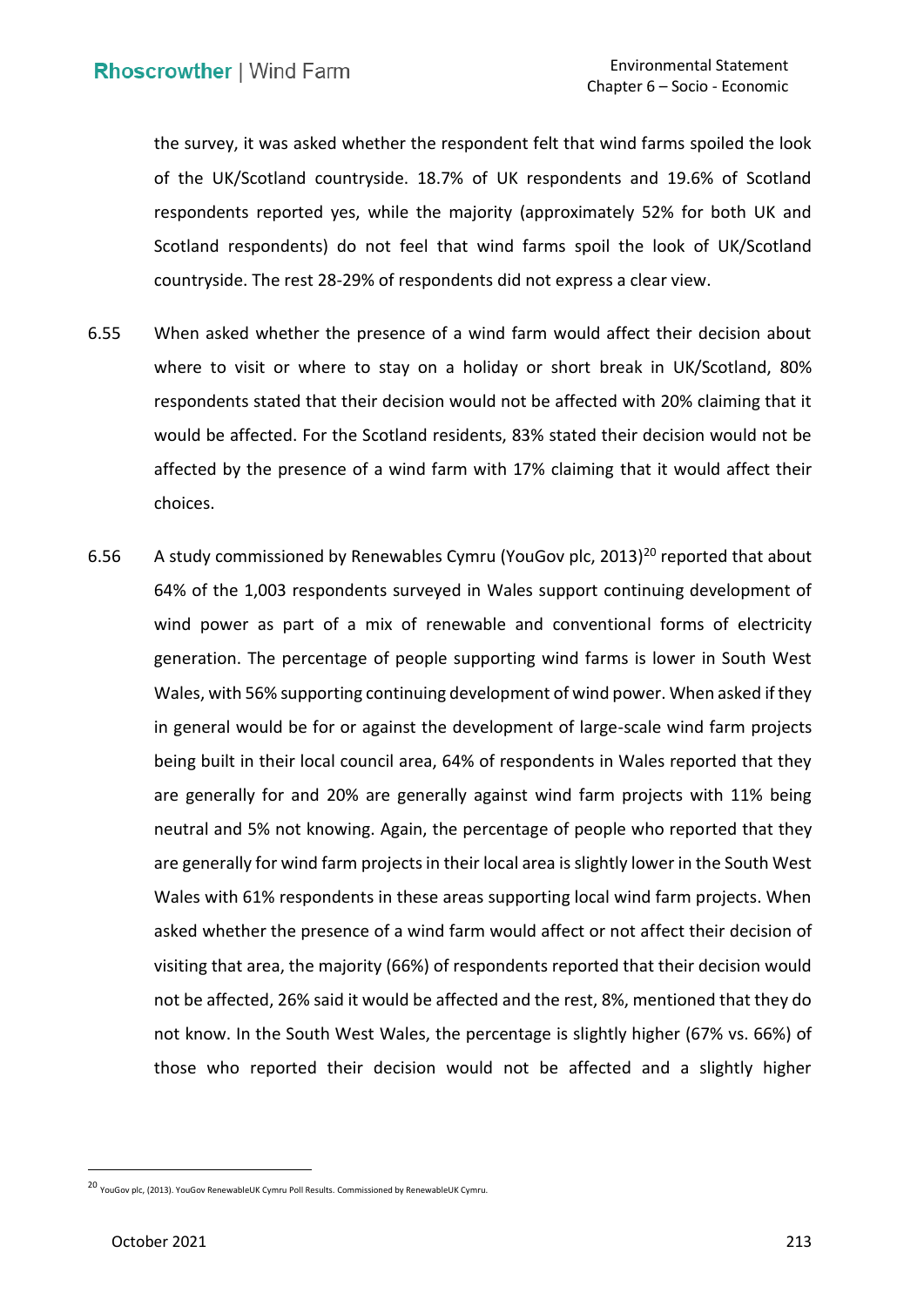percentage (27%) of respondents in these areas reported that their decision would be affected.

- 6.57 Another study<sup>21</sup> commissioned by the Welsh Government (Regeneris, 2014) looking at the impact of wind farms on the Welsh tourism section concluded that the areas most affected by wind farms at the time of the study account for a very small proportion of planning policy focusing development away from Wales's key natural assets and visitor attractions, including areas of outstanding natural beauty and national parks. The study also stated that the evidence base showed a clear majority of people do not react negatively to wind farm developments or change their visiting behaviour as a result. The study has not shown there to be any evidence of a fall in visitor numbers as a result of disruption during construction. However, this was identified as a concern for many businesses in the case studies, particularly in relation to noise and traffic, and the closure and diversion of public footpaths or other popular routes. The study suggested that it is vital that these possible disruptions are minimised and mitigated wherever possible through the planning process. There are also several examples from the study showing that public rights of way or trails were enhanced during construction, and the study recommended that these improvements should be communicated to local Wales's total visitor economy, which was likely to be an indirect consequence of residents and visitors.
- 6.58 Overall, evidence suggests that local tourism has seen no negative effect due to the wind farms operating in the UK. There is no clear evidence that wind farm developments would positively or negatively affect levels of tourism. There likely to be some disruptions during construction stage, which should be carefully managed in order to minimise the impact.

## **Impact on Property Prices**

 6.59 A Climate Xchange (2016) study examined the impact of wind turbines on house prices in Scotland suggested that there was no consistent negative effect of wind turbines or

 21 Regeneris Consulting, 2014. Study into the Potential Economic Impact of Wind Farms and Associated Grid Infrastructure on the Welsh Tourism Sector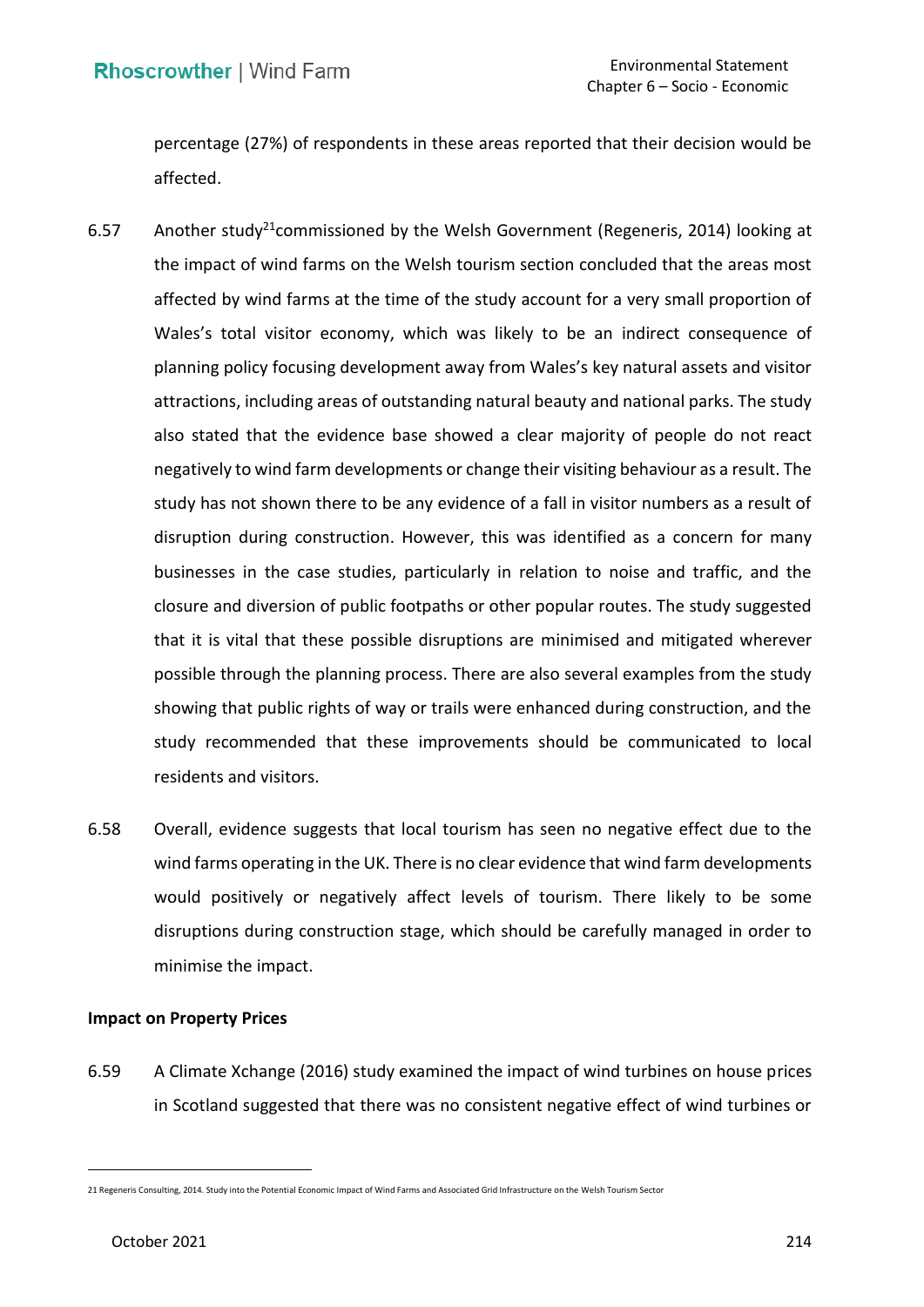wind farms when averaging across the entire sample of Scottish wind turbines and their surrounding houses based on analysis of over 500,000 property sales in Scotland between 1990 and 2014. Most results either suggested no significant effect on the change in price of properties within 2km or 3km or found the effect to be positive but the results varied across different regions.

- 6.60 The evidence from the above-mentioned studies suggested that there is no clear relationship between the proximity to a wind farm and property values and there was no negative effect of wind farms on the values of residential properties in nearby areas. It should be noted however that the evidence base in the UK is limited.
- 6.61 The closest properties are located in Rhoscrowther village, adjacent to the western site boundary, approximately 615m west from the nearest proposed turbine and a farmhouse at Hoplass circa 605m to the south. It is important to note that the landscape to the north of the site is dominated by the extensive Valero Oil Refinery which is likely to have a larger influence on house prices than the proposed wind farm.

## **Mitigation and Enhancement**

- 6.89 The highest value item in a wind farm development is the turbine and its components, which are typically estimated to account for approximately 65% of the overall development cost. Local content of the development may include services (legal, land (throughout the site and from the site to the grid access point); and Operations and Maintenance. However, these are generally lower value activities (accounting for about agency, consultancy, planning advice); construction (roads, access, etc); cabling 35% of the project investment).
- 6.90 Therefore, local sourcing of contractors, materials and labour is essential to retain as many benefits as possible within local areas. In this event the proposed wind farm could bring both direct and indirect economic benefits to the communities surrounding the development site and the wider region as a whole. A proactive local sourcing approach to procuring the wind farm infrastructure from local companies as far as possible (for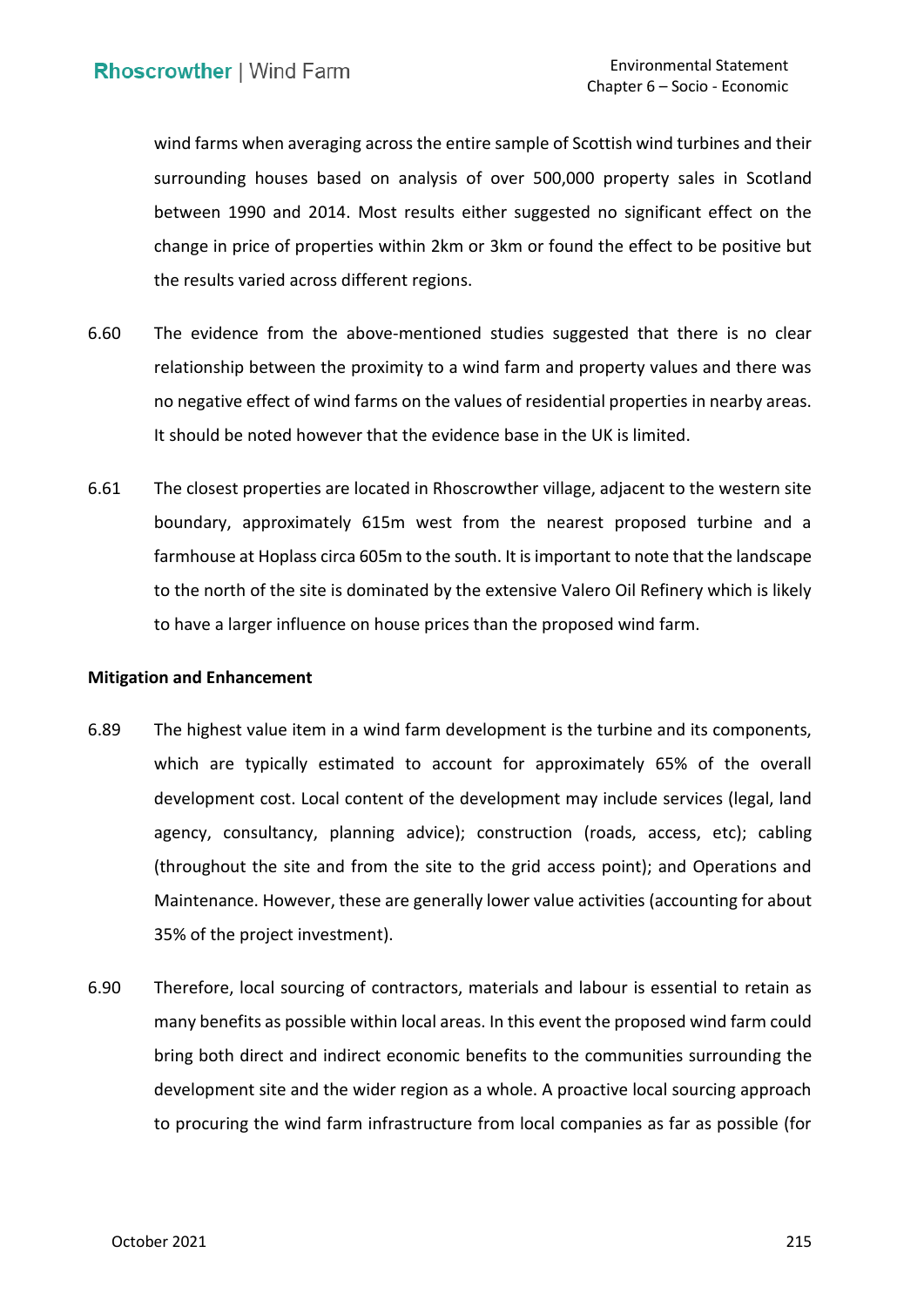example, the civil and electrical engineering works) is desirable to maximise the benefits to the local economy.

### **Summary**

- 6.91 Based on evidence from literature, it is reasonable to assume that 7-30% of the capital cost of the proposed wind farm project could be awarded to suitable local and Welsh companies. Including for direct and indirect economic effects, assuming a total project cost of approximately £8,385,000 this could equate to £650,000 for local economy and £2,431,650 for the Welsh economy.
- 6.92 Proactive local sourcing of materials and labour will ensure that maximum benefits can be retained in the local areas in the vicinity the proposed wind farm and minimise transportation.
- 6.93 It is therefore concluded that a proportion of the total project costs would be likely to benefit the local area during construction in the form of direct employment, the use of local contractors for suitable elements of the work and tertiary benefits in the form of the provision of accommodation, meals and leisure activities for those employed on the site. Furthermore, short- term jobs will be created during the construction phase; while long-term employment opportunities will arise for operational site management and maintenance, although this is on a much less significant scale compared to the impact at construction stage.
- 6.94 It is estimated that the proposed wind farm project would generate a minimum of 2 FTE jobs locally and 6 FTE jobs for Wales through development, construction and operation and maintenance stages over its lifetime (assuming 35 years). This estimate is based on figures at the lower end of the range for similar developments elsewhere in the UK, so can be regarded as conservative.
- 6.95 There is no clear evidence that wind farm developments positively or negatively affect levels of tourism. It is not considered likely that tourism and recreation in the vicinity of the site will be adversely affected by the proposal. However, the possible disruptions